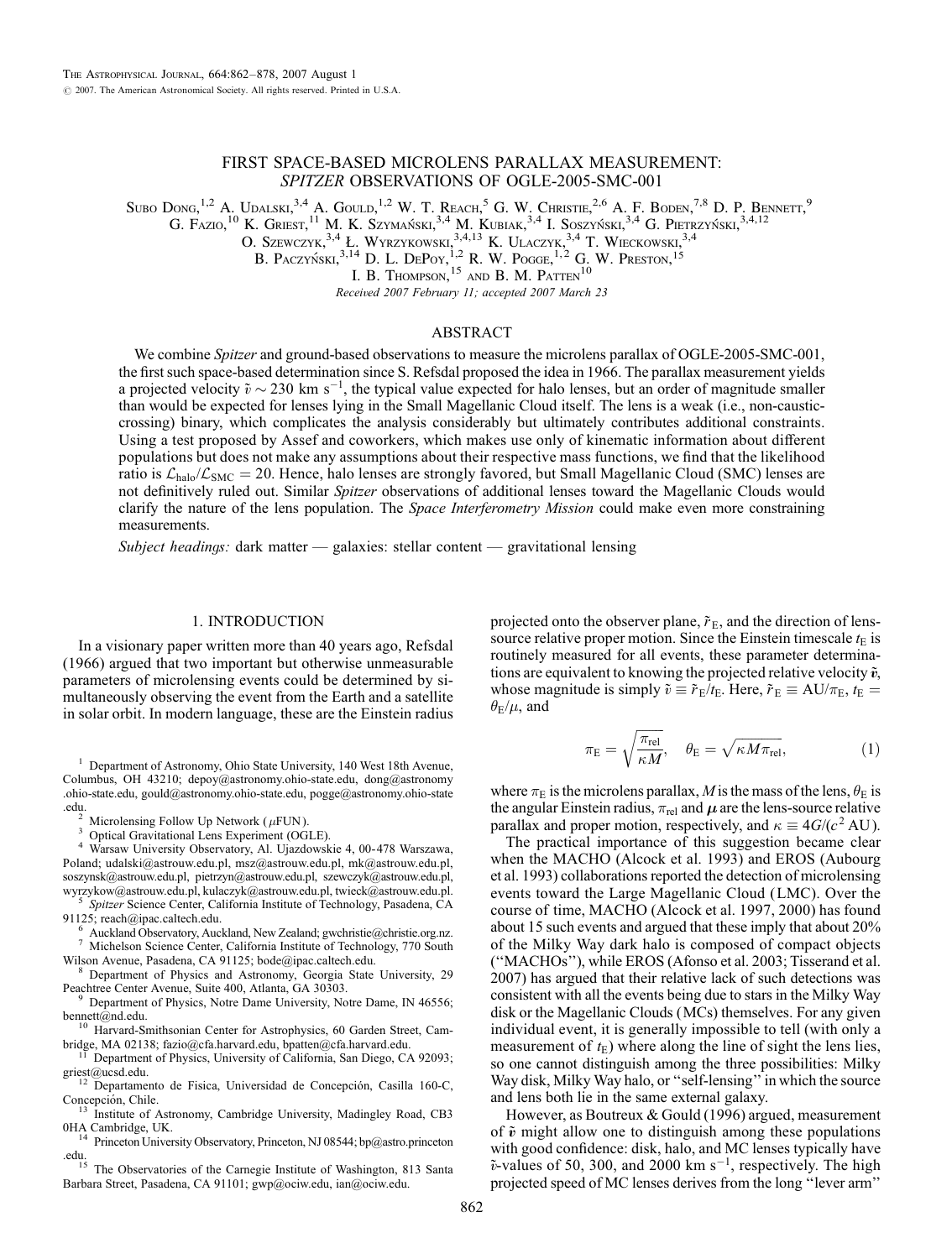that multiplies their small local transverse speed by the ratio of the distances from the observer and the lens to the source.

There are serious obstacles, both practical and theoretical, to measuring  $\tilde{v}$ . One obvious practical problem is simply launching a spacecraft with a suitable camera into solar orbit. But the theoretical difficulties also place significant constraints on the characteristics of that spacecraft. To understand these properly, one should think in terms of the "microlens parallax"  $\pi_E$ , whose magnitude is  $\pi_{\rm E} \equiv \text{AU}/\tilde{r}_{\rm E}$  and whose direction is the same as  $\tilde{v}$ . Choosing a coordinate system whose  $x$ -axis is aligned with the Earth–satellite separation at the peak of the event, we can write  $\pi_{\rm E} = (\pi_{\rm E, \tau}, \pi_{\rm E, \beta})$ . Then, to good approximation,

$$
\boldsymbol{\pi}_{\mathrm{E}} = (\pi_{\mathrm{E}, \tau}, \, \pi_{\mathrm{E}, \beta}) = \frac{\mathrm{AU}}{d_{\perp}} \bigg( \frac{\Delta t_0}{t_{\mathrm{E}}}, \, \Delta u_0 \bigg), \tag{2}
$$

where  $d_{\perp}$  is the Earth-satellite separation (projected onto the plane of the sky),  $\Delta t_0$  is the difference in time of event maximum as seen from the Earth and satellite, and  $\Delta u_0$  is the difference in dimensionless impact parameter (determined from the maximum observed magnification).

Refsdal (1966) already realized that equation (2) implicitly contains a fourfold degeneracy: while  $\Delta t_0/t_E$  is unambiguously determined, there are four different values of  $\Delta u_0$  that depend on whether the individual impact parameters are positive or negative (on one side of the lens or the other; see Fig. 2 of Gould 1994). In fact, the situation is considerably worse than this. While  $t_0$  is usually measured very precisely in individual microlensing events,  $u_0$  typically has much larger errors because it is strongly correlated with three other parameters: the timescale  $t_{\text{E}}$ , the source flux  $f_{\text{s}}$ , and the blended flux  $f_{\text{b}}$ . For a satellite separated by  $d_{\perp} \sim 0.2$  AU and a projected Einstein radius  $r_{\rm E} \sim 5$  AU, errors in the impact-parameter determinations of only  $\sigma(u_0) \sim 2\%$  would lead to fractional errors  $\sigma(\pi_{\rm E})/\pi_{\rm E} \sim$ only  $\sigma(u_0) \sim 2\%$  would lead to fractional errors  $\sigma(\pi_E)/\pi_E \sim \sqrt{2\sigma(u_0)\tilde{r}_E/d_\perp} \sim 70\%$ . However, Gould (1995) showed that if the two cameras had essentially identical spectral responses and similar point-spread functions so that one knew a priori that the blended light was virtually identical for the Earth and satellite measurements, then the error in  $\Delta u_0$  would be reduced far below the individual errors in  $u_0$ , making the parallax determination once again feasible.

Unfortunately, this trick cannot be used on Spitzer (Werner et al. 2004), the first general purpose camera to be placed in solar orbit. The shortest wavelength at which Spitzer operates is the L band (3.6  $\mu$ m), implying that the camera's sensitivity cannot be duplicated from the ground, because of both higher background and different throughput as a function of wavelength.

In principle, microlens parallaxes can also be measured from the ground. As with space-based parallaxes, one component of  $\pi_E$  can generally be measured much more precisely than the other. For most events,  $t_E \ll 1$  yr, and for these the Earth's acceleration can be approximated as constant during the event. To the degree that this acceleration is aligned (anti-aligned) with the lens-source relative motion, it induces an asymmetry in the light curve, since the event proceeds faster (slower) before peak than afterward (Gould et al. 1994). This is characterized by the "asymmetry parameter"  $\Gamma \equiv \pi_{\rm E} \cdot \alpha = \pi_{\rm E, \parallel} \alpha$ , where  $\alpha$  is the apparent acceleration of the Sun projected onto the sky and normalized to 1 AU, and  $\pi_{E, \parallel}$  is the component of  $\pi_E$  parallel to  $\alpha$ . Since - is directly measurable from the light curve, one can directly obtain one-dimensional parallax information  $\pi_{E, \parallel} = \Gamma/\alpha$  for these events, while the orthogonal component  $\pi_{E,\perp}$  is measured extremely poorly (e.g., Ghosh et al. 2004; Jiang et al. 2004). While there are a few exceptions (Alcock et al. 2001a; Gould et al. 2004; Park et al. 2004), two-dimensional parallaxes can generally only be obtained for relatively long events,  $t_E \ge 90$  days, and even for these, the  $\pi_E$  error ellipse is generally elongated in the  $\pi_{E,\perp}$  direction (Poindexter et al. 2005).

Since Spitzer is in an Earth-trailing orbit and the SMC is close to the ecliptic pole, the  $\pi_{E,\tau}$  direction (defined by the Earth– satellite separation vector) is very nearly orthogonal to the  $\pi_{E,\parallel}$ direction (defined by the direction of the Sun). Recognizing this, Gould (1999) advocated combining the two essentially onedimensional parallaxes from the Earth–Spitzer comparison and the accelerating Earth alone to produce a single two-dimensional measurement of  $\pi_{E}$ . He noted that once the difficult problem of measuring  $\pi_{E, \beta}$  was jettisoned, the satellite observations could be streamlined to a remarkable degree: essentially only three observations were needed, two at times placed symmetrically around the peak, which are sensitive to the offset in  $t_0$  between the Earth and satellite, and a third at late times to set the flux scale. This streamlining is important from a practical point of view because Target of Opportunity (ToO) time on Spitzer incurs a large penalty. Gould (1999) noted that the components of  $\pi_E$  measured by the two techniques were not exactly orthogonal but argued (incorrectly as it turns out) that this had no significant consequences for the experiment. We return to this point below.

Here we analyze *Spitzer* and ground-based observations of the microlensing event OGLE-2005-SMC-001 to derive the first microlens parallax measurement using this technique.

## 2. OBSERVATIONS

On 2005 July 9 (HJD'  $\equiv$  HJD  $- 2,450,000 = 3561.37$ ), the OGLE-III Early Warning System (EWS; Udalski 2003) alerted the astronomical community that OGLE-2005-SMC-001 (R. A. =  $0^{h}40^{m}28.5^{s}$ , decl. =  $-73^{\circ}44'46.1''$  [J2000.0]) was a probable microlensing event; approximately 23 days (and seven observations) into the 2005 OGLE-III observing season for the SMC. In fact, the EWS issued an internal alert 5 days earlier, when there were only three 2005 points, but the OGLE team reacted cautiously because of the high rate of questionable alerts toward the SMC and because the source lies projected against a background galaxy, making it a potential supernova candidate. However, the event shows a modest but unambiguous rise 140 days earlier, at the end of the 2004 season, which is inconsistent with a supernova, and the unmagnified source sits right in the middle of the red giant clump on the color-magnitude diagram (CMD), with  $(V - I, I) = (0.92, 18.4)$ . Moreover, the light curve is achromatic. These factors convinced us that this was genuine microlensing, leading us to exercise our Spitzer ToO option, which consisted of three 2 hr observations: two placed symmetrically around the peak and one at the baseline. Once this decision was made, OGLE increased its density of coverage to 3–5 *I*-band observations per clear night. OGLE observations were obtained using the 1.3 m Warsaw telescope at Las Campanas Observatory in Chile, operated by the Carnegie Institution of Washington. The photometry was reduced using the standard OGLE-III data pipeline (Udalski 2003) based on the image subtraction technique DIA (Woźniak 2000). Also, many V-band observations were obtained during the event for monitoring achromaticity. There are Spitzer observations at four epochs (not three, as originally envisaged). These were centered at 2005 July 15 UT 20:02:40, 2005 August 25 UT 12:44:25, 2005 September 15 UT 20:13:53, and 2005 November 29 UT 10:24:40. The first, third, and fourth observations each lasted 2 hr and consisted of two sets of about 100 dithered exposures, each of 26.8 s. The second observation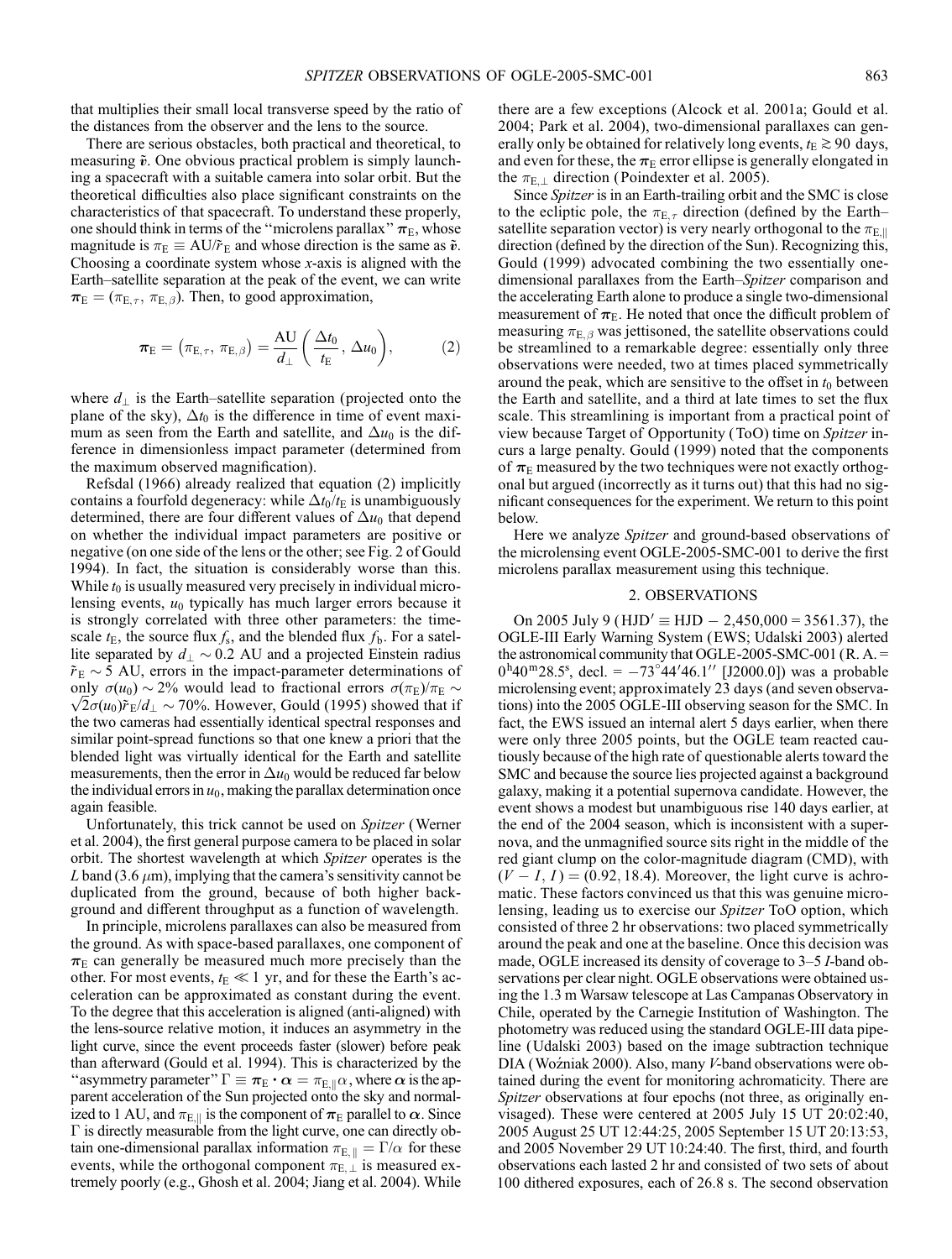(in August) was 1 hr, consisting of one set of 99 dithered exposures, each of 26.8 s. It was obtained with director's discretionary time (DDT ). All four were carried out simultaneously at 3.6 and 5.8  $\mu$ m. However, the third observation (which took place at relatively high magnification) was supplemented by 30 minutes of very short exposures in all four Infrared Array Camera ( IRAC) filters (Fazio et al. 2004) to probe the detailed spectral energy distribution of the source. The reason for the additional DDT observation is discussed in detail in  $\S 3$ .

As originally conceived, the experiment was to consist only of OGLE and Spitzer observations. However, unexpected complications led us to take additional data from other ground-based observatories, as well as the Hubble Space Telescope (HST ).

Initially, we obtained some data using the 1.3 m SMARTS (former Two Micron All Sky Survey [2MASS]) telescope at the Cerro Tololo Inter-American Observatory (CTIO) in Chile simply as a precaution against possible future problems with the OGLE telescope. ( In order to align different light curves, it is generally necessary that they have some overlap; one cannot wait for the problems to arise before beginning to take data.) However, as the event approached peak, we found that it could not be fit with a classical Paczyński (1986) model, even when augmented by parallax. We therefore began to intensively observe the event from both the OGLE and SMARTS telescopes in the hopes of obtaining enough data to determine the nature of the light-curve anomaly. Similar considerations led us to begin observations using the 0.35 m Nustrini telescope at the Auckland Observatory in New Zealand, which lies at a substantially different longitude and suffers from substantially different weather patterns from those experienced by the two Chile telescopes.

In addition, several high-dispersion spectra were obtained at Las Campanas Observatory using 6.5 m Magellan and 2.5 m du Pont telescopes with echelle spectrographs at different magnifications in order to check for potential radial velocity variations in the spectra of the magnified source.

Finally, the anomalous behavior made it prudent to get highresolution images using HST, both to improve the modeling of blended light in the ground-based and Spitzer images, and to determine whether the apparent ground-based source could actually be resolved into multiple sources. We had HST ToO time to complement low-resolution space-based microlensing parallax observations, which was originally to be applied to observations by *Deep Impact*. With the probability low that these would be triggered as originally planned, we applied this time to obtain two orbits of observations of OGLE-2005-SMC-001. There were two epochs of  $(V, I, J, H, K)$  exposures, on 2005 October 1 and 2006 May 17/18, with exposure times of 300, 200, 351, 351, and 639 s. The infrared observations were then repeated on 2006 June 25.

### 2.1. Error Rescaling

Errors from each ground-based observatory are rescaled to force  $\chi^2$  per degree of freedom close to unity. For the OGLE data, we find by inspecting the cumulative distribution of the normalized residuals  $(\delta/\sigma)^2$  that the rescaling factor is not uniform over the data set. Here  $\sigma$  is the error reported by OGLE and  $\delta$  is the deviation of the data from the model. We therefore rescale in four segments, which are separated at  $HJD = 2,453,100$ , 2,453,576, and 2,453,609, with rescaling factors 1.4, 1.9, 3.6, and 2.0. We tested two other error-rescaling schemes, one with no rescaling and the other with uniform rescaling of the OGLE data. We found that the solutions do not differ qualitatively when these alternate schemes are used.

### 2.2. Spitzer Data Reduction and Error Determination

Our scientific goals critically depend on obtaining highprecision IRAC photometry for each of the four epochs (see  $\S$  3.1). These four epochs are divided into seven 1 hr subepochs, each consisting of about 100 dithers, one subepoch for the second epoch, and two for each of the other three epochs. Based on photon statistics alone, the best possible precision would be about 0.2% for the five subepochs near peak, and  $\sim 0.4\%$  for the last two subepochs. However, there are three interrelated problems that must be overcome to even approach this potential. First, the images contain ''stripes'' produced by nearby bright stars, perhaps asymptotic giant branch stars, which (because the three near-peak observations took place over 60 days) appear at several different rotation angles. Indeed, we expended considerable effort repositioning each successive image to avoid having these stripes come too close to, or actually overlap, the microlensed target, but they inevitably did overlap some reference stars. Second, the microlensed source is blended with a neighboring star within  $1.3$ <sup>"</sup>, which is easily resolved in  $HST$  images and clearly resolved in OGLE images as well. Third, this problem is significantly complicated by the well-known fact that IRAC 3.6  $\mu$ m images are undersampled.

We apply the procedures of Reach et al. (2005) to perform aperture photometry on the basic calibrated data (BCD), which includes array-location-dependent and ''pixel-phase'' photometric corrections at the few percent level. We choose seven bright and isolated stars, which we select from the OGLE images. The HST frames are of course even better resolved, but they are too small to contain a big enough sample of reference stars. The centroid position of the target-star aperture on each of the (roughly 100) BCD dithers is determined by aligning the comparison stars with the OGLE coordinates. We determine the ''internal error'' for the target star and the comparison stars at each subepoch from the internal scatters in their measurements. This is typically very close to the photon limit. However, we find that the epoch-to-epoch scatter in the comparison stars is about 0.7%. While in principle this could be due to intrinsic variability, such variability is unlikely to be so pervasive at this level, particularly since any star showing variability in the I band over several years was excluded as a reference star. Hence, we attribute this variation to unknown epoch-to-epoch systematics, and we assume that these affect the target in the same way that they affect the reference stars. Hence, we adopt 0.7% as our photometric error for each of the seven Spitzer subepochs.

We also attempted to do point-spread-function (rather than aperture) photometry, making use of ''point response functions'' available at the Spitzer Science Center Web site. However, we found that the reference stars showed greater scatter between subepochs with this approach and so adopted the results from aperture photometry.

### 3. COMPLICATIONS ALTER STRATEGY AND ANALYSIS

Figure 1 shows the ground-based light curve with a fit to a standard (Paczyński 1986) model. The residuals are severe. The model does not include parallax. However, models that include parallax are quite similar. In the period before the peak, we were constantly refitting the light curve with every new night's data in order to be able to predict the time of peak and thus the time of the second ToO observation (which was supposed to be symmetric around the peak with the first). It became increasingly clear that the event was not standard microlensing, and we began to consider alternate possibilities, including binary source (also called ''xallarap''), binary lens, and variable source. The last was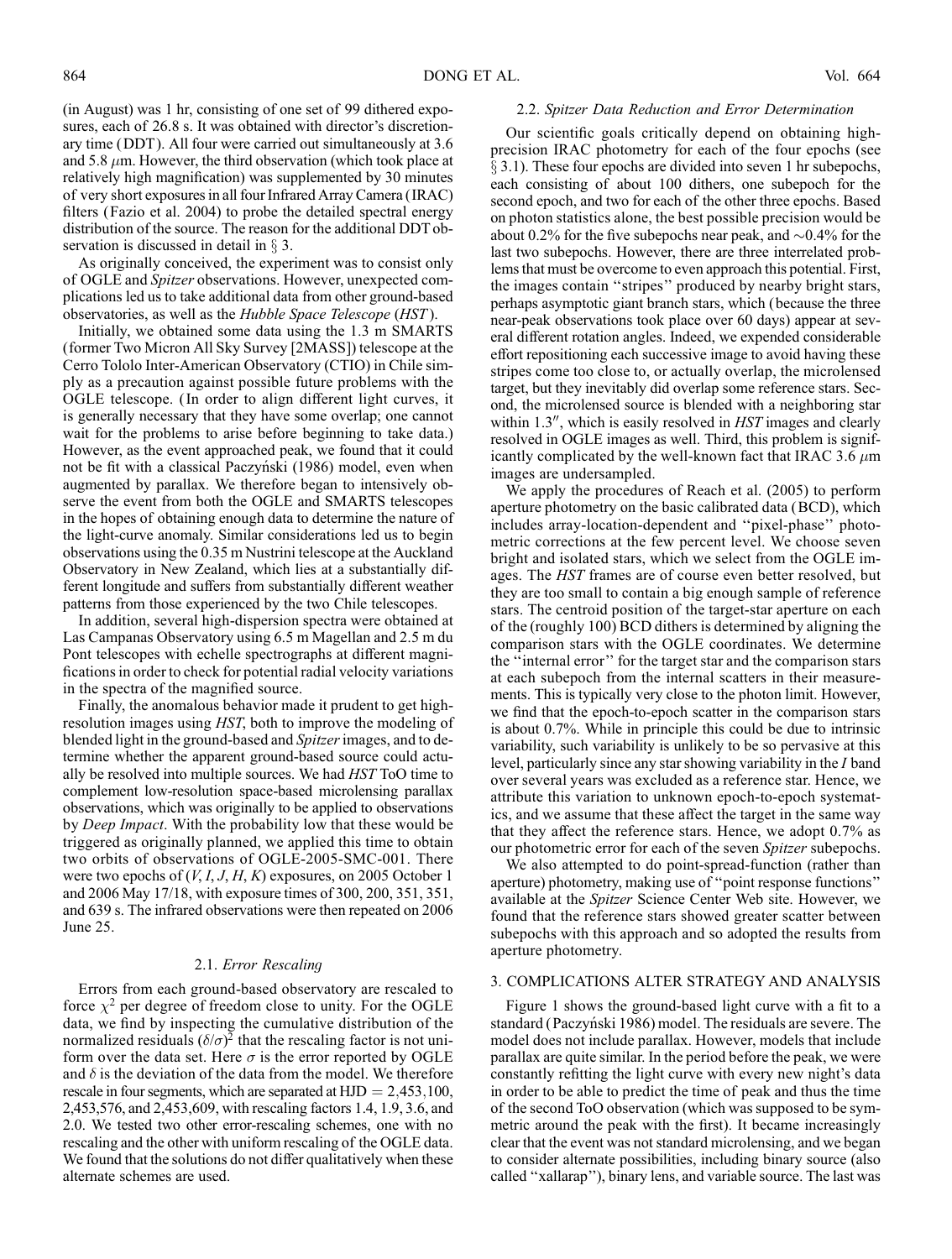

Fig. 1.—Standard (Paczyński 1986) microlensing fit to the light curve of OGLE-2005-SMC-001, with data from OGLE I and V in Chile, µFUN I and V in Chile, Auckland clear filter in New Zealand, and the Spitzer 3.6  $\mu$ m satellite at  $\sim$ 0.2 AU from Earth. The data are binned by the day. All data are photometrically aligned with the (approximately calibrated) OGLE data. The residuals are severe, indicating that substantial physical effects are not being modeled. The models do not include parallax, but when parallax is included, the resulting figure is essentially identical.

especially alarming because if the variability were irregular, it would be almost impossible to model at the high precision required to carry out this experiment, particularly because the source might vary differently at I and L. Our concern about xallarap led us to obtain radial velocity measurements at several epochs near the peak. These turned out to be the same within less than 1 km  $s^{-1}$ , which ruled out xallarap for all but the most pathologically face-on orbits. But regardless of the nature of the anomaly, it could potentially cause serious problems because much more and better data are required to accurately model complicated light curves compared to simple ones. Hence, as described in  $\S 2$ , recognition of the anomaly caused us to significantly intensify our ground-based observations. Moreover, it also caused us to think more carefully about how we would extract parallax information from a more complicated light curve, and this led us to recognize a complication that affects even light curves that do not suffer from additional anomalies.

### 3.1. Need for Additional Spitzer Observation

Recall that  $\pi_{E,\tau}$  is derived from the different peak time  $t_0$  as seen from Earth and Spitzer: if the two Spitzer observations are timed so that the fluxes seen at Earth are equal to each other (one on the rising and one on the falling wing of the light curve), then the Spitzer fluxes will nevertheless be different—the first one being higher if the event peaks at Spitzer before the Earth. However, the two Spitzer fluxes may differ not only because Spitzer is displaced from the Earth along the direction of lens-source relative motion, but also if it is displaced in the orthogonal direction by *different amounts* at the two epochs. Gould (1999) recognized this possibility, but argued that the amplitude of this displacement could be determined from the measurement of  $\pi_{E,\parallel}$ , which is derived from the ground-based parallax measurement (i.e., from the asymmetry of the light curve). Hence, he argued that it would be possible to correct for this additional offset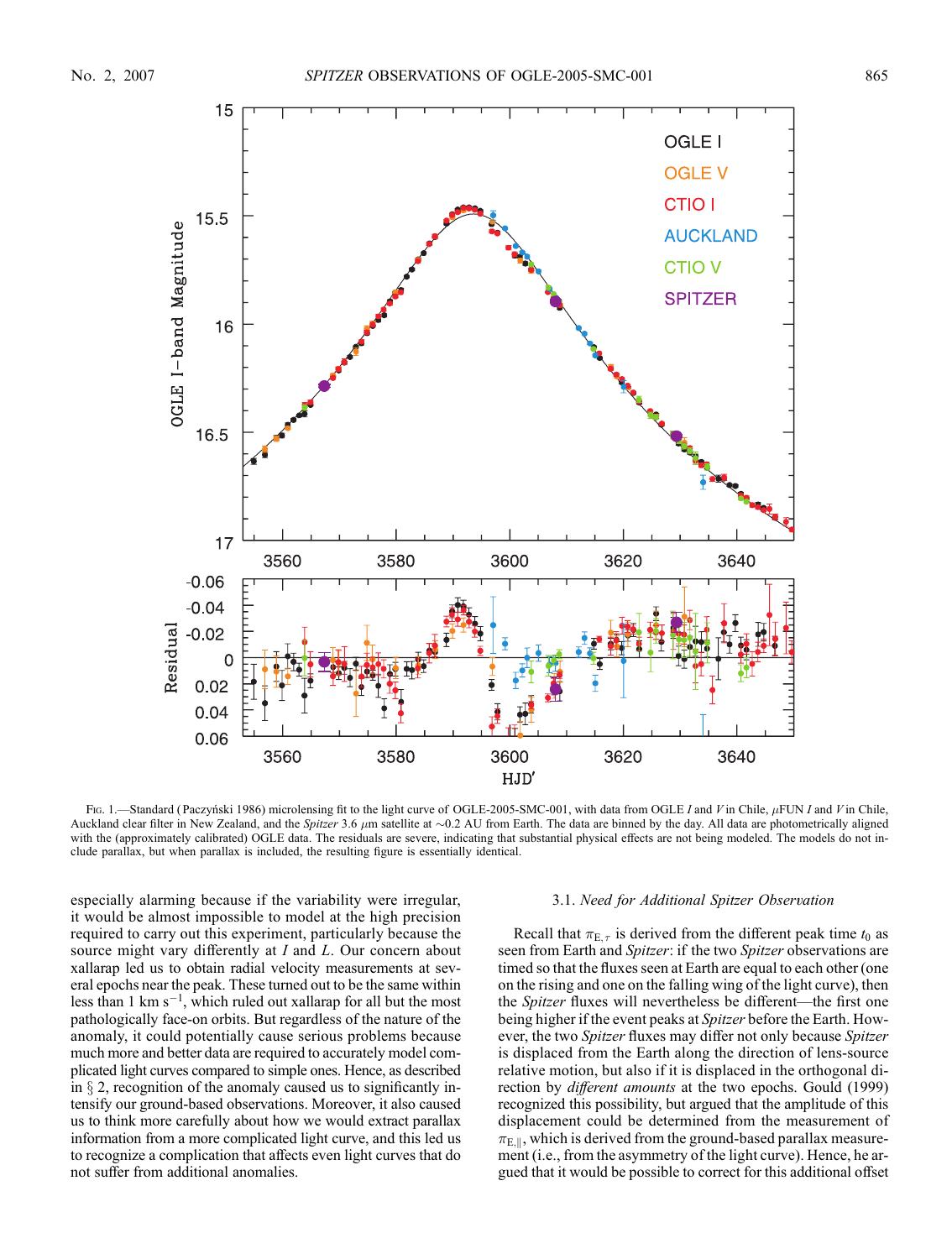and still obtain a good measurement of  $\pi_{E,\tau}$ . Unfortunately, while it is true that the amplitude can be so derived, the sign of this correction is more difficult to determine.

The problem can be understood by considering the work of Smith et al. (2003), who showed that ground-based microlensing parallaxes are subject to a twofold degeneracy, essentially whether the source passes the lens on the same or opposite side of the Earth compared to the Sun. Within the geocentric formalism of Gould (2004), this amounts to switching the sign of the impact parameter  $u_0$  (which by convention is normally positive) and leaving all other parameters essentially unchanged. Smith et al. (2003) derived this degeneracy under the assumption that the Earth accelerates uniformly during the course of the event. This is a reasonable approximation for short events, but is grossly incorrect for OGLE-2005-SMC-001, with its timescale of  $t_{\rm E} \sim 0.5$  yr. Nevertheless, this degeneracy can hold remarkably well even for relatively long events, particularly for  $|u_0|\ll1$ . The sign of the correction to  $\pi_{\text{E},\tau}$  depends essentially on whether the *absolute value* of the impact parameter as seen from *Spitzer* is higher or lower than that seen from Earth. While the *algebraic* displacement of *Spitzer* along this direction can be predicted from the ground-based measurement of the parallax asymmetry (just as Gould 1999 argued), its effect on the absolute value of  $u_0$  depends on whether  $u_0$  is positive or negative.

If the parallax is sufficiently large, then the ground-based light curve alone can determine the sign of  $u_0$ , and if it is sufficiently small, the difference between the two solutions is also very small and may not be significant. However, for intermediate values of the parallax, this degeneracy can be important. To understand how an additional *Spitzer* observation can help, consider an idealized set of four observations, one at peak, one at baseline, and two symmetrically timed around peak (as seen from Earth). Call these fluxes  $f_P$ ,  $f_b$ ,  $f_c$ , and  $f<sub>+</sub>$ . Consider now the ratio  $[f_P - f_b]/[(f_- + f_+)/2 - f_b]$ . If the impact parameter seen from Spitzer is higher than that from Earth, this ratio will be lower for the Spitzer data than for the ground-based data. (Note that blended light, which may be different for the two sets of observations, cancels out of this expression.) In practice, we found from simulations that it was not necessary to have the three observations timed so perfectly. Hence, it was possible to plan both the additional DDT observation, as well as the second ToO observation to occur during regularly scheduled IRAC campaigns, so there was no 6.5 hr penalty for either observation. Hence, the net cost to Spitzer time was less than would have been the case for a single, precisely timed ToO observation.

In brief, the above considerations demonstrate that the Gould (1999) technique requires a total of four observations, not three as originally proposed. Moreover, these observations do not have to be so precisely timed as Gould (1999) originally imagined. See Figure 2 for a visual explanation of these arguments.

### 3.2. Eightfold Way

Ultimately, we found that the anomaly was caused by a binary lens. Binary lenses are subject to their own discrete degeneracies. This means that analysis of the event is impacted by two distinct classes of discrete degeneracies: those due to parallax and those due to binarity. The discrete parallax degeneracy, as summarized in § 3.1, takes the impact parameter  $u_0 \rightarrow -u_0$  and (because  $u_0 \ll 1$ ) leaves other parameters changed by very little (see Gould 2004).

The discrete binary degeneracy is between wide and close binaries. Here "wide" means  $b \gg 1$  and "close" means  $b \ll 1$ , where  $b$  is the angular separation between the two binary com-

ponents in units of  $\theta_{\rm E}$  (for which we give and justify our convention in § 4.1). It gives  $(b_c, q_c) \rightarrow (b_w, q_w)$ ,

$$
b_w = \frac{1 + q_c}{1 - q_c} b_c^{-1}, \qquad q_w = \frac{q_c}{(1 - q_c)^2}, \tag{3}
$$

and leaves other parameters roughly unchanged. Here  $q$  is the mass ratio of the lens, with the convention that for  $q_w$ , the component closer to the source trajectory goes in the denominator of the ratio. In both cases, the central magnification pattern is dominated by a four-cusp caustic.

This degeneracy was first discovered empirically by Albrow et al. (1999) and theoretically by Dominik (1999) and can be incredibly severe despite the fact that the two caustics are far from identical: the solutions can remain indistinguishable even when there are two well-observed caustic crossings (An 2005).

In the present case, the deviations from a simple lens are not caused by caustic crossings, but rather by a close approach to a cusp, which makes this degeneracy even more severe. In fact, the caustic is symmetric enough that the approach may almost equally well be to either of two adjacent cusps. That is, the cusp degeneracy would be ''perfect'' if the cusp were fourfold symmetric, and it is only the deviation from this symmetry that leads to distinct solutions for different cusp approaches. In brief, the lens geometry is subject to an eightfold discrete degeneracy, twofold for parallax, twofold for wide/close binary, and twofold for different cusp approaches.

## 4. BINARY ORBITAL MOTION

Of course, all binaries are in Kepler orbits, but it is usually possible to ignore this motion in binary-lens analyses. Stated less positively, it is rarely possible to constrain any binary orbital parameters from microlensing light curves. In the few known exceptions (Albrow et al. 2000; An et al. 2002), the light curve contained several well-measured caustic crossings that pinned down key times in the trajectory to  $O(10^{-5})$  of an Einstein crossing time. Hence, we did not expect to measure binary rotation in the present case, in which there are no such crossings.

We were nevertheless led to investigate rotation by the following circumstance. When we initially analyzed the event using only ground-based data, we found that the best fit (for all eight discrete solutions) had negative blended light, roughly -10% of the source light, but with large errors and thus consistent with zero at the 1.5  $\sigma$  level. This was not unexpected. As mentioned in  $\S 1$ , the component of the microlens parallax perpendicular to the Sun,  $\pi_{E, \perp}$ , is generally poorly constrained by ground-based data alone. The reason for this is that small changes in  $\pi_{E,\perp}$ , the Einstein timescale  $t_{\rm E}$ , the impact parameter  $u_0$ , the source flux  $f_s$ , and the blended flux  $f<sub>b</sub>$  all induce distortions in the light curve that are symmetric about the peak, and hence all these parameters are correlated. Thus, the large errors (and consequent possible negative values) of  $f<sub>b</sub>$  are just the obverse of the large errors in  $\pi_{E,\perp}$ . Indeed, this is the reason for adding in Spitzer observations.

However, we found that when the Spitzer observations were added, the blending errors were indeed reduced, but the actual value of the blending remained highly negative, near  $-10\%$ . This prompted us to look for other physical effects that could induce distortions in the light curve that might masquerade as negative blending. First among these was binary orbital motion. Before discussing this motion, we first review microlensing by static binaries.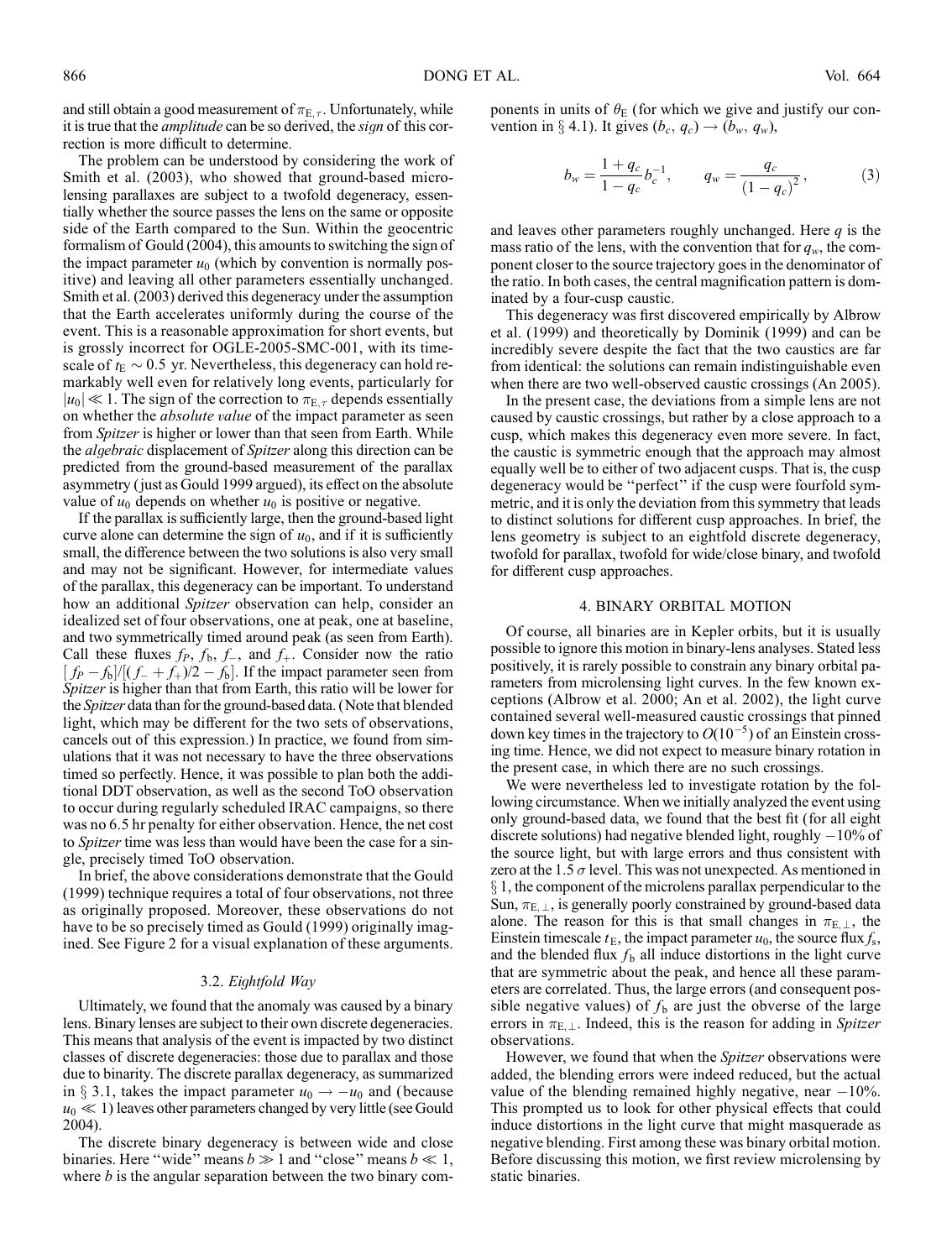

Fig. 2.—Why four (not three) Spitzer observations are needed to measure  $\pi_{\rm E} = (\pi_{\rm E, \parallel}, \pi_{\rm E, \perp})$ . (a) Earth-based light curve of hypothetical event (black curve) with  $\pi_E = (0.4, -0.2), u_0 = -0.2$ , and  $t_E = 40$  days, together with the corresponding (*red*) light curve with zero parallax. From the asymmetry of the light curve, one can measure  $\pi_{E,k} = 0.4$  and  $|u_0| = 0.2$ , but no information can be extracted about  $\pi_{E,k}$  or the sign of  $u_0$ . Indeed, nine other curves are shown with various values of these parameters, and all are degenerate with the black curve. (b) Trajectories of all 10 models in the geocentric frame (Gould 2004) that generate these degenerate curves. Solid and dashed curves indicate positive and negative  $u_0$ , respectively, with  $\pi_{E,L} = -0.4$ ,  $-0.2$ , 0,  $+0.2$ ,  $+0.4$  (green, black, magenta, cyan, blue). Motion is toward positive x, while the Sun lies directly toward negative x. Dots indicate 5 day intervals. (c) Full light curves as would be seen by Spitzer, located 0.2 AU from the Earth at a projected angle 60° from the Sun, for the five  $u_0 < 0$  trajectories in (b). The source flux  $f_s$  and blended flux  $f_b$  are fit from the two filled circles and a third point at the baseline (not shown), as advocated by Gould (1999). Note that these two points (plus baseline) pick out the "true" (black) trajectory, from among other solutions that are consistent with the ground-based data with  $u_0 < 0$ , but (d) shows that these points alone would pick out the magenta trajectory among  $u_0 > 0$  solutions, which has a different  $\pi_{E,\perp}$  from the "true" solution. However, a fourth measurement (*open circle*) would rule out this magenta  $u_0 > 0$  curve and thus confirm the black  $u_0 < 0$ curve.

#### 4.1. Static Binary Lens Parameters

Point-lens microlensing is described by three geometric parameters: the impact parameter  $u_0$  (smallest lens-source angular separation in units of  $\theta_{\rm E}$ ), the time at which the separation reaches this minimum  $t_0$ , and the Einstein crossing

time  $t_E = \theta_E/\mu$ , where  $\mu$  is the lens-source relative proper motion.

In binary lensing, there are three additional parameters: the projected separation of the components (in units of  $\theta_E$ ), b; the mass ratio of the components,  $q$ ; and the angle of the source-lens trajectory relative to the binary axis,  $\phi$ . Moreover, the first three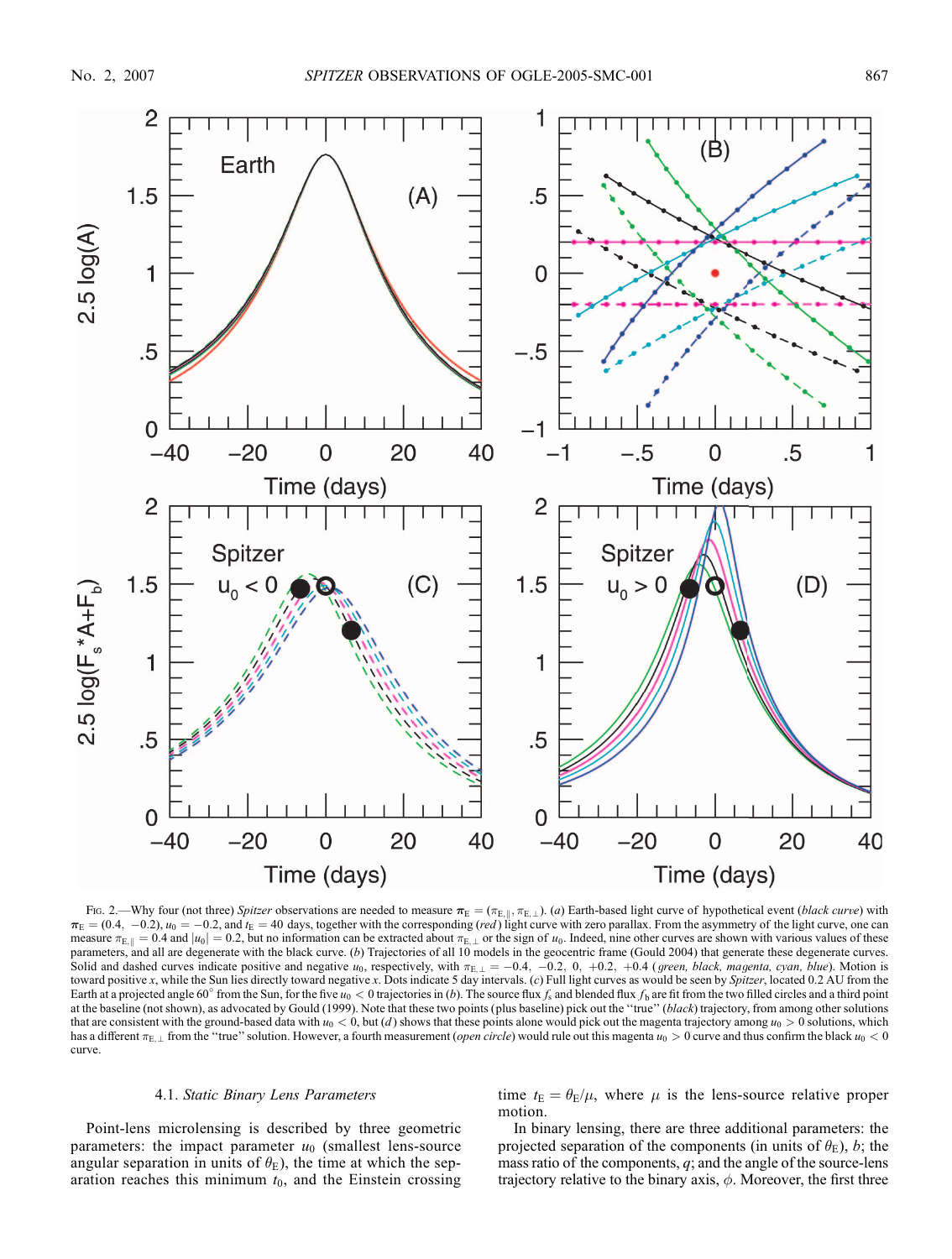parameters now require a more precise definition because there is no longer a natural center to the system. One must therefore specify where the center of the system is. Then  $u_0$  becomes the closest approach to this center and  $t_0$  the time of this closest approach. Finally,  $t_E$  is usually taken to be the time required to cross the Einstein radius defined by the combined mass of the two components.

In fact, while computer programs generally adopt some fairly arbitrary point (such as the midpoint between the binaries or the binary center of mass), the symmetries of individual events can make other choices much more convenient. That is certainly the case here. Moreover, symmetry considerations that are outlined below will also lead us to adopt a somewhat nonstandard  $t_{\rm E}$  for the wide-binary case, namely, the timescale associated with the mass that is closer to the source trajectory, rather than the total mass. To be consistent with this choice, we also express  $b$  as the separation between wide components in units of the Einstein radius associated with the nearest mass (rather than the total mass).

As is clear from Figure 1, the light curve is only a slightly perturbed version of standard ( point-lens) microlensing, which means that it is generated either by the source passing just outside the central caustic of a close binary (that surrounds both components) or just outside one of the two caustics of a wide binary (each associated with one component). In either case, the standard point-lens parameters  $u_0$  and  $t_0$  will be most closely reproduced if the lens center is placed at the so-called ''center of magnification.'' For close binaries, this lies at the binary center of mass. For wide binaries, it lies  $q(1+q)^{-1/2}b^{-1}$  from the component that is closer to the trajectory. Hence, it is separated by approximately  $bq/(1 + q)$  from the center of mass. This is important in deriving equation (4).

For light curves passing close to the diamond caustic of a close binary, the standard Einstein timescale (corresponding to the total mass) will be very close to the timescale derived from the best-fit point lens of the same total mass. However, for wide binaries, the standard Einstein timescale is longer by a factor  $(1 + q)^{1/2}$ , where q is the ratio of companion (whether heavier or lighter) to the component that is approached most closely. This is because the magnification is basically due just to this latter component (with the companion contributing only minor deviations via its shear), while the usual Einstein radius is based on the total mass. For wide binaries, we therefore adopt an Einstein radius and Einstein timescale reduced by this same factor.

The advantage of adopting these parameter definitions is that, being fairly well fixed by the empirical light curve, they are only weakly correlated with various other parameters, some of which are relatively poorly determined.

#### 4.2. Binary Orbital Parameters

While close and wide binaries can be (and in the present case are) almost perfectly degenerate in the static case, binary orbital motion has a radically different effect on their respective light curves. Note first that while seven parameters would be required to fully describe the binary orbital motion, even in the best of cases it has not proven possible to constrain more than four of them (Albrow et al. 2000; An et al. 2002). Two of these have already been mentioned, i.e.,  $b$  and  $q$ , from the static case. For the two binaries for which additional parameters have been measured, these have been taken to be a uniform rotation rate  $\omega$  and a uniform binary-expansion rate  $\dot{b}$ .

This choice is appropriate for close binaries because for these, the center of mass is the same as the center of magnification. Hence, the primary effects of binary motion are rotation of the magnification pattern around the center of magnification and the change of the magnification pattern due to changing separation. Both of these changes may be (probably are) nonuniform, but as the light curves are insensitive to such subtleties, the simplest approximation is uniform motion.

However, the situation is substantially more complicated for wide binaries, consideration of which leads to a different parameterization. Recall that the wide-binary center of magnification is not at the center of mass, and indeed is close to one of the components. Hence, as the binary rotates, the center of magnification rotates basically with that component. Nominally, the biggest effect of this rotation is the resulting roughly linear motion of the lens center of magnification relative to the source. However, the linear component of this motion, i.e., the first derivative of the motion at the peak of the event, is *already* subsumed in the source-lens relative motion in the static-binary fit. The first new piece of information about the binary orbital motion is the second derivative of this motion, i.e., the acceleration. Note that the direction of this acceleration is known: it is along the binary axis. Moreover, for wide binaries, Kepler's third law predicts that the periods will typically be much longer than the Einstein timescale, so to a reasonable approximation, this direction remains constant during the event. We designate the acceleration (in Einstein radii per unit time squared) as  $\alpha_b$ .

The parameter  $\alpha_b$  is related to the distance to the lens in a relatively straightforward way. For simplicity, assume for the moment that the center of magnification is right at the position of the component that is closer to the source trajectory (instead of just near it). The three-dimensional acceleration of the component is  $a = GM_2 / (b r_E \csc i)^2$ , where  $M_2$  is the mass of the companion to the closer component,  $r_E$  is the physical Einstein radius, and  $i$  is the angle between the binary axis and the line of sight. Hence,  $\alpha_b = a \sin(i/r_E) = (q/b^2)GM_1 \sin^3(i/r_E^3)$ , where  $M_1$ is the mass of the closer component. This can be simplified with the aid of the following three identities: (1)  $4GM_1/c^2 = \tilde{r}_E \theta_E$ , (2)  $r_{\rm E} = D_L \theta_{\rm E}$ , and (3)  $r_{\rm E}/\tilde{r}_{\rm E} = D_{LS}/D_S$ . Here  $D_L$  and  $D_S$  are the distances to the lens and source, and  $D_{LS} = D_S - D_L$ . We then find

$$
\frac{\alpha_b}{\pi_E} = \frac{\gamma c^2 \sin^3 i}{4D_L \text{ AU}} \frac{D_S^2}{D_{LS}^2},\tag{4}
$$

where  $\gamma \equiv q/b^2$  is the shear. Note that the shear determines the size of the caustic, so it is one of the parameters that is most robustly determined from the light curve. If we were to take account of the offset between  $M_1$  and the center of magnification, the right-hand side of equation (4) would change fractionally by the order of  $b^{-2}$ .

## 4.3. Summary of Parameters

Thus, the model requires a total of 10 geometrical parameters in addition to the 8 flux parameters ( $f_s$  and  $f_b$  for each of the three ground-based observatories plus Spitzer). These are the three standard microlensing parameters  $(t_0, u_0, t_E)$ : the time of closest approach, separation at closest approach in units of  $\theta_{\rm E}$ , and Einstein timescale), the three additional static-binary parameters  $(b, q, \phi)$ : the binary separation in units of  $\theta_{\rm E}$ , the binary mass ratio, and the angle of the source trajectory relative to the binary axis), the two binary-orbit parameters  $(\dot{b} \text{ and} \dot{c})$ either  $\omega$  [close] or  $\alpha_b$  [wide]), and the two parallax parameters  $(\pi_{\rm E} = [\pi_{\rm E,N}, \pi_{\rm E,E}]$ , where N and E represent the north and east directions). These must be specified for eight different classes of solutions.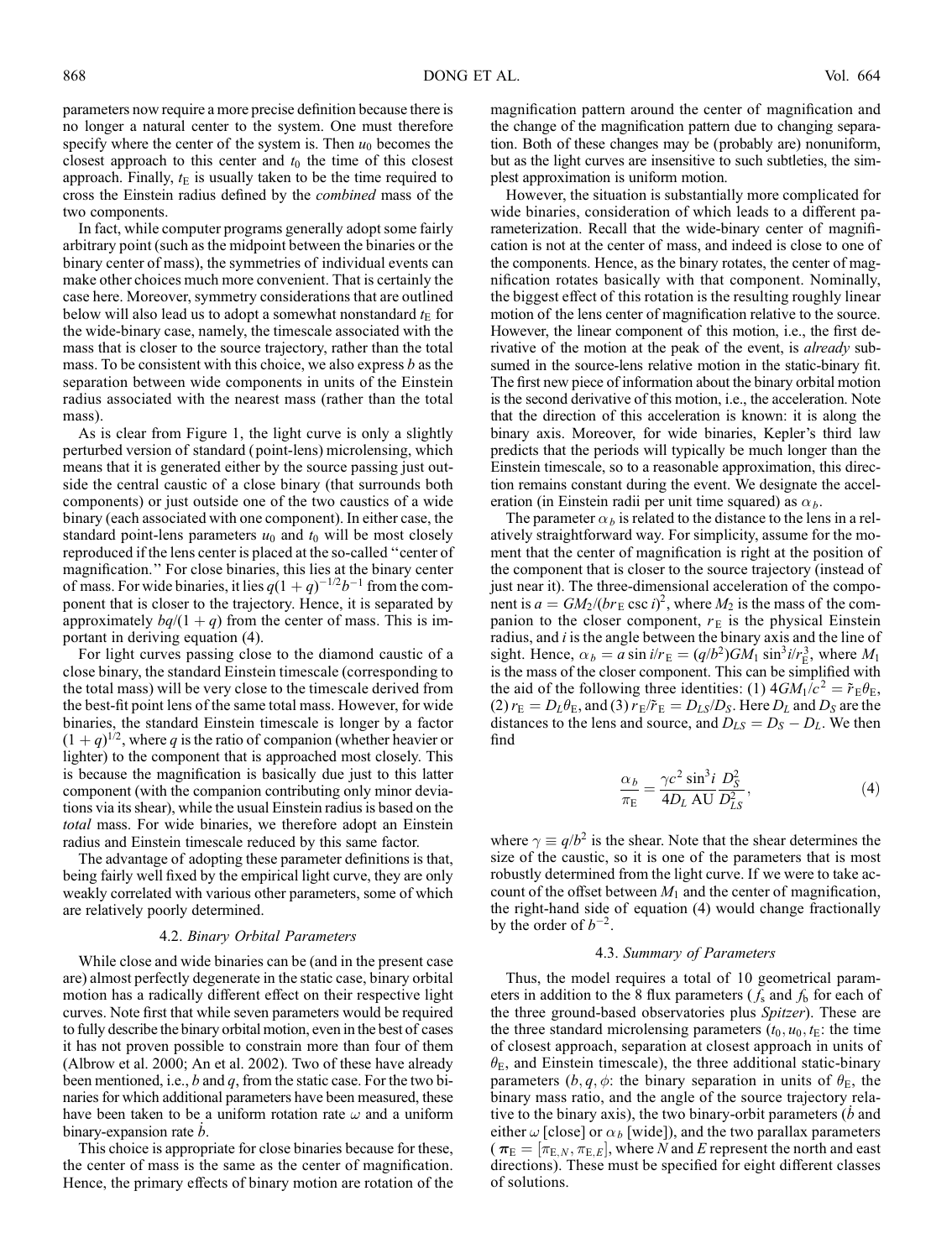### 5. SEARCH FOR SOLUTIONS

We combine two techniques to identify all viable models of the observed microlensing light curve: stepping through parameter space on a grid (grid-search) and Markov Chain Monte Carlo (MCMC; Doran & Mueller 2004).

We begin with the simplest class of binary models, i.e., without parallax or rotation. Hence, there are six geometric parameters:  $t_0$ ,  $u_0$ ,  $t_E$ ,  $b$ ,  $q$ , and  $\phi$ . We consider classes of models with  $(b, q, \phi)$  held fixed, and vary  $(t_0, u_0, t_E)$  to minimize  $\chi^2$ . (Note that for each trial model,  $f_s$  and  $f_b$  can be determined algebraically from a linear fit, so their evaluations are trivial.) This approach identifies four solutions, i.e., (two cusp approaches)  $\times$ (wide/close degeneracy). We then introduce parallax, and thus step over models with  $(b, q, \phi, \pi_{E,N}, \pi_{E,E})$  held fixed, working in the neighborhood of the  $(b, q, \phi)$  minima found previously. The introduction of parallax brings with it the  $\pm u_0$  degeneracy, so there are now eight classes of solutions.

Next we introduce rotation. We begin by employing a grid search and find, somewhat surprisingly, that several of the eight (close/wide,  $\pm u_0$ , on/off-axis cusp) classes of solutions have more than one minimum in  $(\omega, \dot{b})$  for close binaries or  $(\alpha_b, \dot{b})$ for wide binaries. We then use each of these solutions as seeds for MCMC and find several additional minima that were too close to other minima to show up in the grid search. Altogether, there are 20 separate minima: 12 for close binaries and 8 for wide binaries.

We use MCMC to localize our solutions accurate to about 1  $\sigma$  and to determine the covariance matrix of the parameters. In MCMC, one moves randomly from one point in parameter space to another. If the  $\chi^2$  is lower, the new point is added to the ''chain.'' If not, one draws a random number and adds the new point only if this number is lower than relative probability [ $\exp(-\Delta \chi^2/2)$ ]. If the parameters are highly correlated (as they are in microlensing) and the random trial points are chosen without reference (or without proper reference) to these covariances, then the overwhelming majority of trial points are rejected. We therefore sample parameter space based on the covariance matrix drawn from the previous ''links'' in the chain. During the initial ''burning in'' stage of the MCMC, we frequently evaluate the covariance matrix (every 100 ''links'') until it stabilizes. Then we hold the covariance matrix fixed in the simulation (Doran & Mueller 2004). From the standpoint of finding the best  $\chi^2$ , one can combine linear fits for the flux parameters  $f_s$  and  $f_b$  with MCMC for the remaining parameters. However, since part of our MCMC objective is to find the covariances, we treat  $(f_s, f_b)_{\text{OGLE}}$ as MCMC parameters while fitting for the remaining four flux parameters analytically.

In order to reduce the correlations among search parameters, we introduce the following parameter combinations into the search:  $t_{\text{eff}} \equiv u_0 t_{\text{E}}$ ,  $f_{\text{base}} = \overline{f_s} + f_b$ ,  $f_{\text{max}} \equiv f_s/u_0$ , and  $\gamma \equiv q/b^2$ (wide) or  $Q \equiv b^2 q/(1 + q)^2$  (close). Because these are directly related to features in the light curve, they are less prone to variation than the naive model parameters. The effective timescale ration than the naive model parameters. The effective timescale  $t_{\text{eff}}$  is  $1/\sqrt{12}$  of the full width at half-maximum,  $f_{\text{base}}$  is just the flux at the baseline, and  $f_{\text{max}}$  is the flux at maximum. The scale of the Chang & Refsdal (1979, 1984) distortion (which governs the binary perturbation) is given by the shear  $\gamma$  for wide binaries and by the quadrupole  $Q$  for close binaries.

The MCMC ''chain'' automatically samples points in the neighborhood of the minimum with probability density proportional to their likelihoods,  $\exp(-\chi^2/2)$ . Somewhat paradoxically, this means that for higher-dimensional problems, it does not actually get very close to the minimum. Specifically, for a chain of length  $N$  sampling an  $m$ -dimensional space, there will be only one point for which  $\Delta \chi^2$  (relative to the minimum) obeys  $\Delta \chi^2 < Y$ , where  $P[\chi^2(m \text{ dof}) < Y] = N^{-1}$ . Hence, for  $m \gg 1$  one requires a chain of length  $N \sim e^{1/2} (m/2)! 2^{m/2}$  to reach 1  $\sigma$  above the true minimum, or  $N \sim 10^{4.9}$  for  $m = 12$ . Further improvements scale only as  $\sim N^{1/m}$ . Hence, to find the true minimum, we construct chains in which the rejection criterion is calculated based on  $\exp(-25\chi^2/2)$  rather than  $\exp(-\chi^2/2)$ . However, when calculating error bars and covariances, or when integrating over the MCMC, we use the  $\exp(-\chi^2/2)$  chain.

# 5.1. Convergence

A general problem in MCMC fitting is to determine how well the solution ''converges,'' that is, how precisely the ''best-fit'' solution is reproduced when the initial seed solution is changed. In our case, the problem is the opposite: MCMC clearly does not converge to a single minimum, and the challenge is to find all the local minima. We described our procedure for meeting this challenge above, first by identifying eight distinct regions of parameter space semianalytically, and then exploring these with different MCMC seeds. This procedure led to well-defined minima (albeit a plethora of them) whose individual structures were examined by putting boundaries into the MCMC code that prevented the chain from ''drifting'' into other minima. We halted our subdivision of parameter space when the structure on the  $\chi^2$  surface fell to of order  $\Delta \chi^2 \sim 1$ , regarding the  $\Delta \chi^2 \lesssim 1$ region as the zone of convergence. As mentioned above, we located the final minimum by artificially decreasing the errors by a factor of 5, again making certain that the resulting (exaggerated)  $\chi^2$  surface was well behaved.

## 6. SOLUTION TRIAGE

Table 1 gives parameter values and errors for a total of 20 different discrete solutions, which are labeled (C/W) for close/ wide binary,  $(+/-)$  for the sign of  $u_0$ ,  $(\frac{||}{\bot})$  for solutions that are approximately parallel or perpendicular to the binary axis, and then by alphabetical sequential for different viable combinations of rotation parameters. In Table 1 we allow a free fit to blending.

Note that some solutions have severe negative blending. While it is possible in principle that these are due to systematic errors, the fact that other solutions have near-zero blending and low  $\chi^2$ implies that the negative-blending solutions probably have lens geometries that do not correspond to the actual lens. Other solutions have relatively high  $\chi^2$  and so are also unlikely. Solutions with a  $\chi^2$  value that is less than 9 above the minimum have their values displayed with asterisks, while the remaining solutions are shown in normal type.

There are several reasons to believe that the blending is close to zero. First, the source appears isolated on our K-band Near-Infrared Camera and Multi-Object Spectrometer (NICMOS) HST images, implying that if it is blended, this blended light must be within of order 100 mas of the source. As the density of sources in the *HST* images is low, this is a priori very unlikely unless the blended light comes from a companion to the source or the lens. Moreover, all the near neighbors of the source on the HST image are separately resolved by the OGLE photometry, so if there is blended light in the OGLE photometry then it must also be blended in the  $HST$  images. Second, the  $V-I$  color of the source, which can be derived by a model-independent regression of V flux on I flux, is identical within measurement error to the color of the baseline light from the combined source and ( possible) blend. This implies that either (1) the source is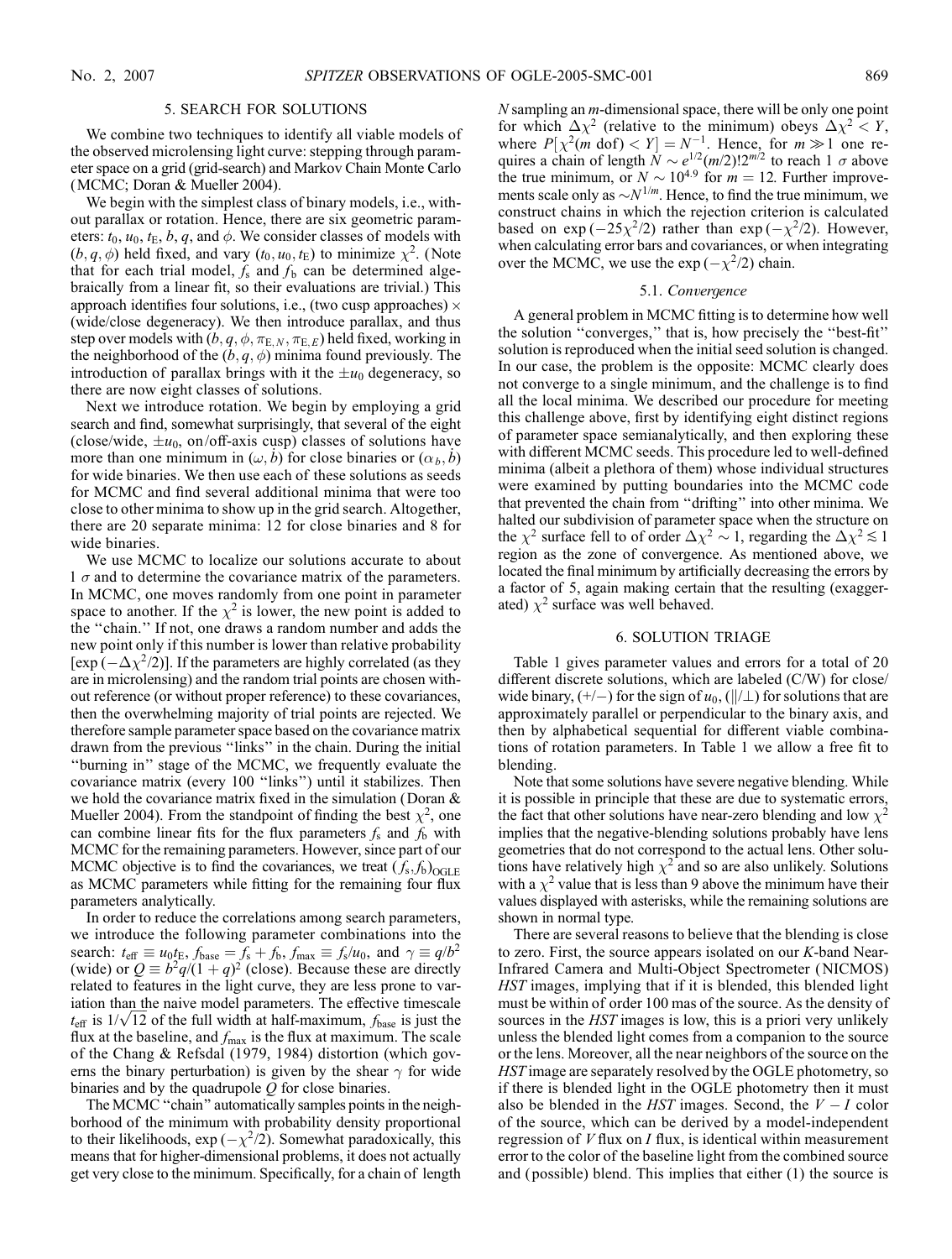TABLE 1 Light-Curve Models: Free Blending

|                                                                                  | $t_0$    | $u_0$          | $t_{\rm E}$ |      | $Q:\gamma$     | $\phi$         |             |             | $\omega \colon \alpha_b^{1/2}$ | $\dot{b}/b$ |                          |
|----------------------------------------------------------------------------------|----------|----------------|-------------|------|----------------|----------------|-------------|-------------|--------------------------------|-------------|--------------------------|
| Model $\chi^2$                                                                   | (days)   | $(\times 100)$ | (days)      | q    | $(\times 100)$ | $(\text{deg})$ | $\pi_{E,N}$ | $\pi_{E,E}$ | $(yr^{-1})$                    | $(yr^{-1})$ | $f_{\rm b}/f_{\rm base}$ |
|                                                                                  | 3593.751 | $-8.729$       | 174.17      | 2.77 | 0.980          | 21.70          | $-0.0342$   | 0.0319      | 0.073                          | 5.60        | 0.003                    |
|                                                                                  | 0.040    | 0.532          | 8.13        | 0.33 | 0.066          | 1.10           | 0.0076      | 0.0047      | 0.047                          | 0.46        | 0.061                    |
|                                                                                  | 3593.687 | 7.763          | 190.03      | 2.15 | 0.850          | 19.34          | $-0.0120$   | 0.0236      | $-0.141$                       | 5.83        | 0.115                    |
|                                                                                  | 0.033    | 0.351          | 6.58        | 0.26 | 0.046          | 1.26           | 0.0039      | 0.0035      | 0.027                          | 0.48        | 0.040                    |
|                                                                                  | 3593.560 | $-9.567$       | 160.61      | 0.98 | 0.999          | 9.23           | $-0.0069$   | 0.0298      | 0.331                          | 0.40        | $-0.101$                 |
|                                                                                  | 0.036    | 0.509          | 6.69        | 0.25 | 0.063          | 1.89           | 0.0068      | 0.0049      | 0.032                          | 0.61        | 0.060                    |
|                                                                                  | 3593.643 | 9.321          | 163.41      | 1.11 | 1.002          | 11.24          | $-0.0068$   | 0.0199      | $-0.167$                       | 1.33        | $-0.071$                 |
|                                                                                  | 0.040    | 0.346          | 4.52        | 0.15 | 0.046          | 1.12           | 0.0036      | 0.0032      | 0.029                          | 0.26        | 0.040                    |
|                                                                                  | 3593.473 | $-9.020$       | 171.06      | 0.29 | 0.837          | $-3.34$        | 0.0070      | 0.0069      | 0.746                          | $-3.87$     | $-0.030$                 |
|                                                                                  | 0.042    | 0.352          | 5.89        | 0.04 | 0.041          | 1.31           | 0.0051      | 0.0039      | 0.069                          | 0.44        | 0.043                    |
|                                                                                  | 3593.460 | 9.207          | 167.46      | 0.29 | 0.853          | $-3.78$        | 0.0038      | 0.0029      | $-0.743$                       | $-3.92$     | $-0.053$                 |
|                                                                                  | 0.042    | 0.276          | 4.15        | 0.03 | 0.035          | 1.24           | 0.0032      | 0.0031      | 0.070                          | 0.41        | 0.033                    |
|                                                                                  | 3593.639 | $-9.831$       | 157.29      | 0.90 | 1.052          | 8.53           | $-0.0121$   | 0.0166      | 0.146                          | $-0.04$     | $-0.131$                 |
|                                                                                  | 0.058    | 0.480          | 6.18        | 0.15 | 0.062          | 1.18           | 0.0067      | 0.0062      | 0.096                          | 0.27        | 0.057                    |
| $C+  d$                                                                          | 3593.676 | 9.406          | 162.74      | 0.79 | 1.001          | 7.86           | $-0.0042$   | 0.0135      | $-0.144$                       | $-0.12$     | $-0.080$                 |
|                                                                                  | 0.056    | 0.333          | 4.42        | 0.14 | 0.043          | 1.47           | 0.0036      | 0.0043      | 0.048                          | 0.50        | 0.040                    |
|                                                                                  | 3593.655 | 9.161          | 165.60      | 1.10 | 0.983          | 11.36          | $-0.0055$   | 0.0197      | $-0.162$                       | 1.50        | $-0.051$                 |
|                                                                                  | 0.047    | 0.498          | 7.24        | 0.20 | 0.060          | 1.42           | 0.0038      | 0.0045      | 0.038                          | 0.74        | 0.058                    |
|                                                                                  | 3593.769 | 7.516          | 194.33      | 1.86 | 0.826          | 19.21          | $-0.0078$   | 0.0170      | $-0.018$                       | 5.94        | 0.140                    |
|                                                                                  | 0.038    | 0.372          | 7.10        | 0.33 | 0.048          | 1.46           | 0.0042      | 0.0038      | 0.041                          | 0.72        | 0.042                    |
|                                                                                  | 3593.251 | $-8.026$       | 176.25      | 1.74 | 0.719          | 280.21         | $-0.0101$   | 0.0309      | 0.758                          | 1.10        | 0.061                    |
| $1457.55^{*}\cdots\cdots\cdots\cdots\cdots\cdots\cdots\cdots\cdots$              | 0.030    | 0.370          | 6.94        | 0.20 | 0.041          | 0.53           | 0.0054      | 0.0043      | 0.049                          | 0.34        | 0.046                    |
|                                                                                  | 3593.272 | 7.900          | 177.32      | 1.40 | 0.752          | 280.03         | $-0.0079$   | 0.0198      | $-0.599$                       | 1.45        | 0.073                    |
|                                                                                  | 0.035    | 0.298          | 5.33        | 0.25 | 0.052          | 0.58           | 0.0035      | 0.0038      | 0.084                          | 0.32        | 0.037                    |
|                                                                                  | 3593.708 | $-8.470$       | 170.22      | 2.49 | 0.936          | 6.38           | 0.0073      | 0.0041      | 0.241                          | 0.49        | $-0.004$                 |
|                                                                                  | 0.037    | 0.306          | 5.70        | 0.40 | 0.036          | 0.51           | 0.0056      | 0.0033      | 0.175                          | 0.02        | 0.038                    |
| W+  a                                                                            | 3593.703 | 8.568          | 167.72      | 2.48 | 0.950          | 6.37           | 0.0050      | 0.0017      | 0.273                          | 0.49        | $-0.016$                 |
|                                                                                  | 0.035    | 0.273          | 4.70        | 0.40 | 0.034          | 0.49           | 0.0033      | 0.0029      | 0.174                          | 0.02        | 0.033                    |
|                                                                                  | 3593.562 | $-8.666$       | 174.41      | 2.28 | 1.154          | 279.74         | $-0.0039$   | 0.0180      | 0.841                          | $-0.75$     | 0.009                    |
|                                                                                  | 0.067    | 0.361          | 6.31        | 1.03 | 0.048          | 0.61           | 0.0057      | 0.0054      | 0.385                          | 0.06        | 0.043                    |
|                                                                                  | 3593.641 | 9.281          | 165.12      | 7.39 | 1.158          | 279.74         | $-0.0036$   | 0.0148      | 0.804                          | $-0.23$     | $-0.060$                 |
| 1480.79                                                                          | 0.062    | 0.293          | 4.04        | 5.71 | 0.048          | 0.60           | 0.0036      | 0.0042      | 0.339                          | 0.18        | 0.034                    |
| $\mathbf{W-}\bot\mathbf{b}$                                                      | 3593.570 | $-9.209$       | 166.04      | 3.21 | 1.207          | 279.24         | $-0.0074$   | 0.0204      | 0.909                          | $-0.16$     | $-0.054$                 |
|                                                                                  | 0.062    | 0.385          | 5.83        | 1.92 | 0.053          | 0.58           | 0.0056      | 0.0051      | 0.360                          | 0.18        | 0.046                    |
| $W^+ \perp b$                                                                    | 3593.659 | 8.897          | 171.08      | 5.28 | 1.125          | 280.32         | $-0.0023$   | 0.0112      | 0.826                          | $-0.77$     | $-0.016$                 |
|                                                                                  | 0.068    | 0.255          | 3.89        | 3.53 | 0.042          | 0.61           | 0.0035      | 0.0046      | 0.305                          | 0.06        | 0.030                    |
|                                                                                  | 3593.492 | $-9.443$       | 163.30      | 2.20 | 1.291          | 278.45         | $-0.0108$   | 0.0195      | 1.094                          | 0.49        | $-0.086$                 |
|                                                                                  | 0.046    | 0.329          | 5.24        | 0.51 | 0.052          | 0.48           | 0.0053      | 0.0050      | 0.244                          | 0.05        | 0.040                    |
| $\mathbf{W} {+} \bot \mathbf{c} {.} {.} {.} {.} {.} {.} {.} {.} {.} {.} {.} {.}$ | 3593.534 | 9.492          | 162.68      | 2.96 | 1.267          | 278.50         | $-0.0050$   | 0.0155      | 1.054                          | 0.44        | $-0.091$                 |
|                                                                                  | 0.049    | 0.249          | 3.70        | 0.69 | 0.043          | 0.49           | 0.0035      | 0.0051      | 0.252                          | 0.05        | 0.030                    |

unblended, (2) it is blended by another star of nearly the same color as the source, or (3) it is blended by a star that is so faint that it hardly contributes to the color of the blend. The second possibility is strongly circumscribed by the following argument. The source is a clump star. On the SMC CMD, there are first-ascent giants of color similar to the source from the clump itself down to the subgiant branch about 2.5 mag below the clump. Thus, in principle, the blended light could lie in the range  $0.1 \le f_{\rm b}/f_{\rm s} \le 1$  without causing the baseline color to deviate from the source color. However, there are no solutions in Table 1 with blending this high. There is one low- $\chi^2$  solution with  $f<sub>b</sub>/f<sub>s</sub> \sim 0.06$ , but this would be 3 mag below the clump and thus below the subgiant branch. If we restrict the blend to turnoff colors, i.e.,  $V - I = 0.6$ , then the color constraint implies  $f<sub>b</sub>/f<sub>s</sub> = 0.01 \pm 0.01$ , which is negligibly small from our perspective. Thus, while it is possible in principle that the source is blended with a reddish subgiant, the low stellar density in the HST image, the low frequency of such subgiants on the CMD, and the difficulty of matching color constraints even with such a star, combine to make this a very unlikely possibility. We therefore conduct the primary analysis assuming zero blending, as listed in Table 2. Again, the  $\Delta \chi^2$  < 9 solutions are marked with asterisks. Note that most solutions in Table 1 are reasonably consistent with zero blending, which is the expected behavior for the true solution provided it is not corrupted by systematic errors. For these, the  $\chi^2$  changes only modestly from Table 1 to Table 2. However, several solutions simply disappear from Table 2. This is because, in some cases, forcing the blending to zero has the effect of merging two previously distinct binary-rotation minima.

The main parameters of interest are  $\pi_{\text{E}}$  and the closely related quantity  $\tilde{v}$ . However, for reasons that will be explained below,  $\tilde{v}$  can be reliably calculated only for the close solutions, but not the wide solutions. Hence, we focus first on  $\pi_{E}$ .

Figure 3 shows error ellipses for all solutions, color-coded according to  $\Delta \chi^2$  relative to the global minimum. The right-hand panels show the solutions presented in Tables 1 and 2, which include the Spitzer data. The left-hand panels exclude these data. The top panels are based on a free fit for blending, whereas the bottom panels are constrained to zero blending for the OGLE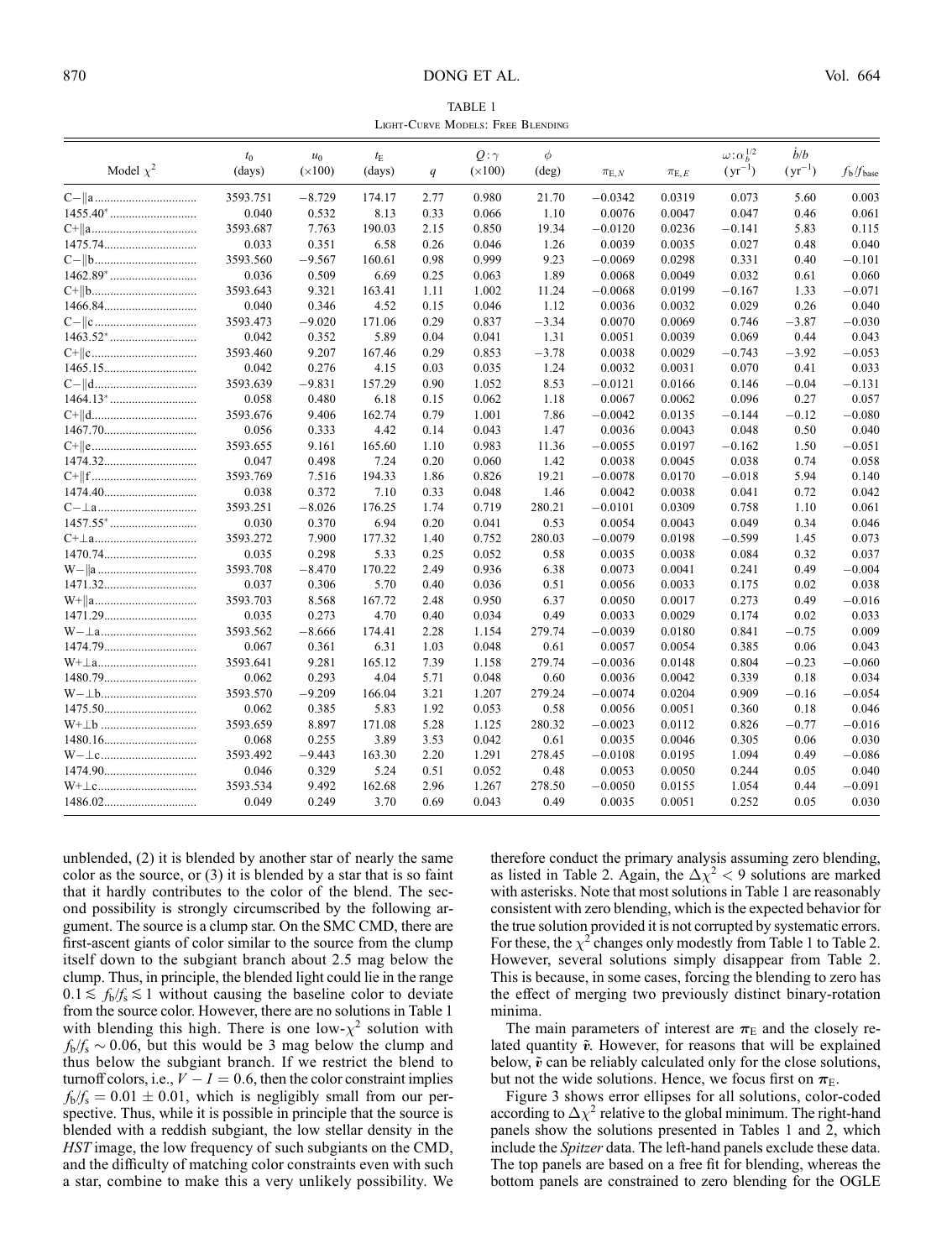| TABLE 2                           |  |  |  |  |  |  |  |  |
|-----------------------------------|--|--|--|--|--|--|--|--|
| LIGHT-CURVE MODELS: ZERO BLENDING |  |  |  |  |  |  |  |  |

|                | $t_0$    | $u_0$          | $t_{\rm E}$ |      | $Q:\gamma$     | $\phi$  |              |             | $\omega \colon \alpha_b^{1/2}$ | $\dot{b}/b$ |
|----------------|----------|----------------|-------------|------|----------------|---------|--------------|-------------|--------------------------------|-------------|
| Model $\chi^2$ | (days)   | $(\times 100)$ | (days)      | q    | $(\times 100)$ | (deg)   | $\pi_{E, N}$ | $\pi_{E,E}$ | $(yr^{-1})$                    | $(yr^{-1})$ |
|                | 3593.751 | $-8.755$       | 173.72      | 2.77 | 0.984          | 21.69   | $-0.0347$    | 0.0316      | 0.075                          | 5.59        |
|                | 0.039    | 0.028          | 0.88        | 0.32 | 0.018          | 1.15    | 0.0027       | 0.0048      | 0.047                          | 0.29        |
|                | 3593.648 | 8.728          | 171.75      | 1.42 | 0.940          | 14.45   | $-0.0063$    | 0.0245      | $-0.191$                       | 3.21        |
|                | 0.041    | 0.025          | 0.58        | 0.24 | 0.019          | 1.51    | 0.0037       | 0.0042      | 0.039                          | 0.59        |
|                | 3593.612 | $-8.708$       | 173.51      | 0.85 | 0.898          | 9.17    | 0.0026       | 0.0300      | 0.368                          | 1.04        |
|                | 0.028    | 0.020          | 0.48        | 0.18 | 0.017          | 1.68    | 0.0021       | 0.0046      | 0.030                          | 0.59        |
|                | 3593.687 | 8.711          | 172.11      | 0.93 | 0.924          | 10.57   | $-0.0008$    | 0.0180      | $-0.172$                       | 1.39        |
|                | 0.034    | 0.021          | 0.45        | 0.11 | 0.016          | 1.08    | 0.0016       | 0.0030      | 0.028                          | 0.29        |
|                | 3593.488 | $-8.769$       | 175.52      | 0.28 | 0.813          | $-3.31$ | 0.0103       | 0.0074      | 0.753                          | $-3.89$     |
|                | 0.038    | 0.023          | 0.63        | 0.03 | 0.017          | 1.34    | 0.0019       | 0.0039      | 0.062                          | 0.47        |
|                | 3593.493 | 8.770          | 174.27      | 0.27 | 0.809          | $-3.67$ | 0.0084       | 0.0040      | $-0.735$                       | $-3.88$     |
| 1467.54        | 0.038    | 0.023          | 0.67        | 0.03 | 0.017          | 1.22    | 0.0015       | 0.0030      | 0.065                          | 0.43        |
|                | 3593.751 | 8.725          | 172.80      | 0.65 | 0.919          | 7.20    | 0.0025       | 0.0115      | $-0.137$                       | $-0.11$     |
|                | 0.051    | 0.027          | 0.50        | 0.10 | 0.015          | 1.47    | 0.0015       | 0.0041      | 0.047                          | 0.55        |
|                | 3593.233 | $-8.524$       | 166.86      | 1.77 | 0.762          | 279.76  | $-0.0168$    | 0.0310      | 0.746                          | 0.73        |
|                | 0.031    | 0.019          | 0.49        | 0.23 | 0.030          | 0.48    | 0.0020       | 0.0049      | 0.055                          | 0.25        |
|                | 3593.269 | 8.524          | 166.68      | 1.56 | 0.799          | 279.87  | $-0.0119$    | 0.0211      | $-0.597$                       | 0.73        |
|                | 0.032    | 0.019          | 0.50        | 0.25 | 0.034          | 0.49    | 0.0017       | 0.0039      | 0.058                          | 0.22        |
|                | 3593.590 | 8.522          | 167.60      | 8.33 | 0.953          | 8.38    | 0.0062       | 0.0092      | 0.267                          | $-0.21$     |
|                | 0.059    | 0.020          | 0.46        | 6.18 | 0.016          | 0.78    | 0.0021       | 0.0035      | 0.161                          | 0.20        |
|                | 3593.718 | $-8.449$       | 170.56      | 2.40 | 0.937          | 6.51    | 0.0088       | 0.0033      | 0.296                          | 0.49        |
|                | 0.033    | 0.040          | 0.71        | 0.38 | 0.014          | 0.44    | 0.0042       | 0.0032      | 0.175                          | 0.02        |
|                | 3593.709 | 8.427          | 170.01      | 2.41 | 0.931          | 6.54    | 0.0055       | 0.0021      | 0.210                          | 0.50        |
|                | 0.034    | 0.037          | 0.90        | 0.37 | 0.014          | 0.44    | 0.0030       | 0.0028      | 0.163                          | 0.02        |
|                | 3593.552 | $-8.742$       | 173.11      | 2.20 | 1.169          | 279.61  | $-0.0051$    | 0.0179      | 0.880                          | $-0.73$     |
|                | 0.067    | 0.028          | 1.11        | 0.97 | 0.038          | 0.59    | 0.0030       | 0.0055      | 0.398                          | 0.25        |
|                | 3593.642 | 8.759          | 172.88      | 4.51 | 1.115          | 280.27  | $-0.0010$    | 0.0126      | 0.769                          | $-0.76$     |
|                | 0.069    | 0.025          | 1.15        | 2.76 | 0.036          | 0.62    | 0.0025       | 0.0051      | 0.359                          | 0.21        |

data set. Comparing the two top panels, it is clear that when blending is a fitted parameter, the *Spitzer* data reduce the errors in the  $\pi_{E,\perp}$  direction by about a factor of 3. However, once the blending is fixed (bottom panels), the Spitzer data have only a modest additional effect. This is expected since  $\pi_{E,\perp}$  is correlated with blending and one can simultaneously constrain both parameters either by constraining  $\pi_{E,\perp}$  with *Spitzer* data or just by fixing the blending by hand. Figure 4 shows the best overall zeroblending fit to the data.

### 6.1. Wide-Binary Solutions

All eight wide solutions are effectively excluded. When a free fit to blending is allowed, their  $\chi^2$  values are already significantly above the minimum. When zero blending is imposed, only five independent solutions survive, and those that have negative blending are driven still higher—in all five cases to  $\Delta \chi^2 > 16$ .

## 6.2. Close-Binary Solutions

Eight of the 11 close solutions survive the imposition of zero blending. Of these, only one has  $\Delta \chi^2$  < 4, and only another two have  $\Delta \chi^2 < 8.7$  relative to the best zero-blending solution. We focus primarily on these three, which all have best-fit parallaxes in the range  $0.030 < \pi_{\rm E} < 0.047$  and projected velocities in the range 210 km s<sup>-1</sup>  $< \tilde{v} < 330$  km s<sup>-1</sup>. These projected velocities are of the order expected for halo lenses but are about 1 order of magnitude smaller than those expected for SMC selflensing. Note that because there are multiple solutions, the errors in  $\tilde{v}$  are highly non-Gaussian and are best judged directly from Figures 5 and 6 rather than quoting a formal error bar.

## 7. LENS LOCATION

When Alcock et al. (1995) made the first measurement of microlensing parallax, they developed a purely kinematic method of estimating the lens distance (and thus mass) based on comparison of the measured value of  $\tilde{v}$  with the expected kinematic properties of the underlying lens population. Starting from this same approach, Assef et al. (2006) devised a test that uses the microlens parallax measurement to assign relative probabilities to different lens populations (e.g., SMC, Galactic halo, Galactic disk) based solely on the *kinematic* characteristics of these populations, and without making prior assumptions about either the mass function or the density normalization of any population. This is especially useful because, while a plausible guess can be given for the mass function and normalization of SMC lenses, nothing is securely known about a putative Galactic halo population. In the present case, the high projected velocity  $\tilde{v}$  immediately rules out Galactic-disk lenses, so we restrict consideration to the other two possibilities.

We begin by recapitulating the Assef et al. (2006) test in somewhat more general form. The differential rate of microlensing events of fixed mass M (per steradian) is

$$
d^{6}\Gamma(M) \equiv \frac{d^{6}\Gamma(M)}{d^{2}v_{L}d^{2}v_{S}dD_{L}dD_{S}}
$$
  
=  $f_{L}(v_{L})f_{s}(v_{S})D_{S}^{2}\nu_{S}(D_{S})\nu_{L}(D_{L})2\tilde{v}\tilde{r}_{E}\frac{D_{LS}^{2}}{D_{S}^{2}},$  (5)

where  $f_L(v_L)$  and  $f_s(v_S)$  are the two-dimensional normalized velocity distributions of the lenses and sources,  $\nu_L$  and  $\nu_S$  are the density distributions of the lenses and sources,  $\tilde{v}$  is an implicit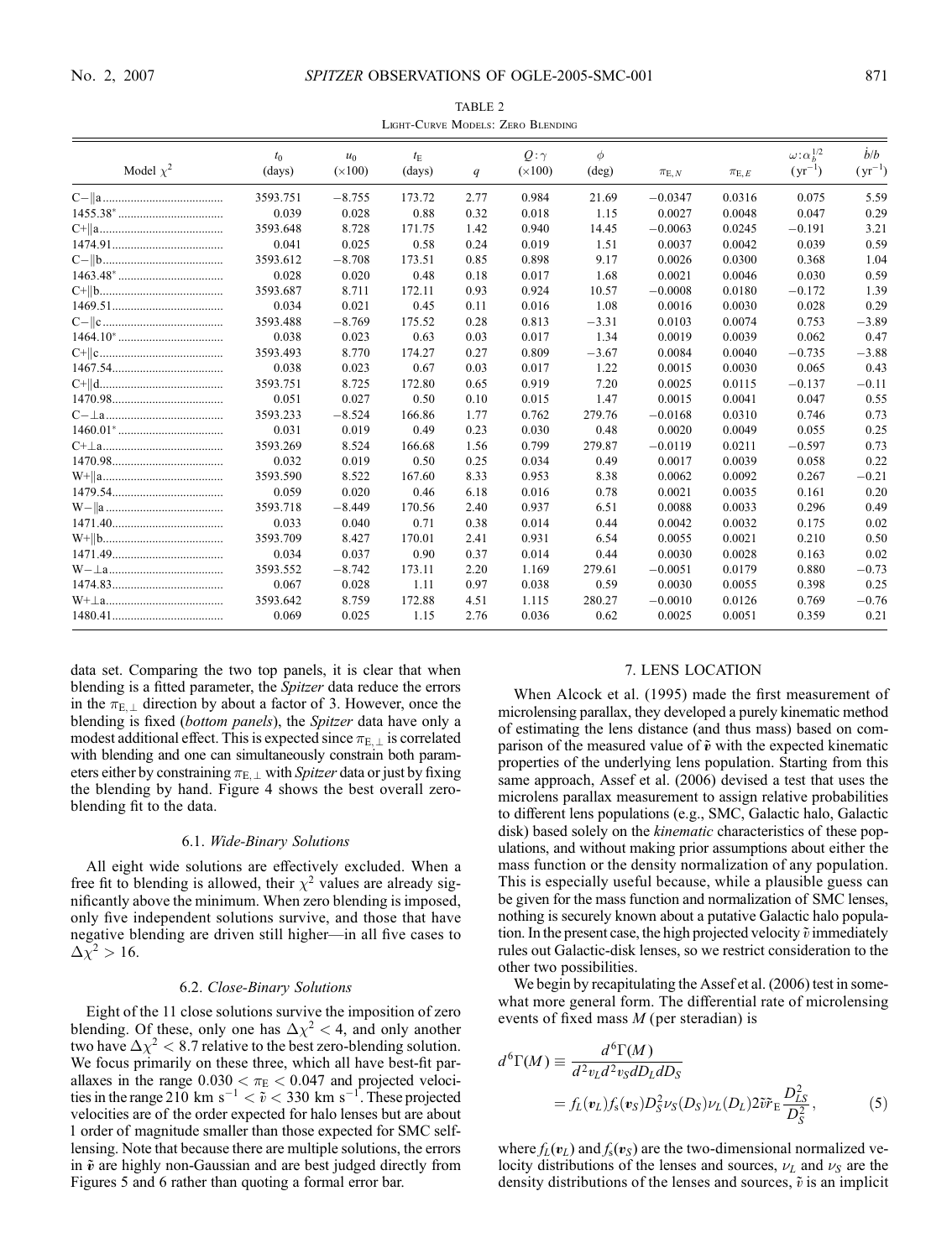

Fig. 3.—Parallax  $\pi_E = (\pi_{E,N}, \pi_{E,E})$  1  $\sigma$  error ellipses for all discrete solutions for OGLE-2005-SMC-001. The left-hand panels show fits excluding the Spitzer data, while the right-hand panels include these data. The top panels show fits with blending as a free parameter, whereas the bottom panels fix the OGLE blending at zero. The ellipses are coded by  $\Delta \chi^2$  (relative to each global minimum), with  $\Delta \chi^2 < 1$  (red),  $1 < \Delta \chi^2 < 4$  (green),  $4 < \Delta \chi^2 < 9$  (cyan),  $9 < \Delta \chi^2 < 16$  (gray), and  $\Delta \chi^2 > 16$ (blue). Close- and wide-binary solutions are represented by solid and dashed curves, respectively. Most of the "free-blend, no-Spitzer" solutions are highly degenerate along the  $\pi_{E,\perp}$  direction (33° north through east), as predicted from theory, because only the orthogonal ( $\pi_{E,\parallel}$ ) direction is well constrained from ground-based data. As seen from the two top panels, the Spitzer observations reduce the errors in the  $\pi_{E,\perp}$  direction by a factor of  $\sim$ 3 when the blending is a free parameter. However, fixing the blending (bottom panels) already removes this freedom, so Spitzer observations then have only a modest additional effect.

function of  $(D_L, D_S, v_L, v_S)$ , and  $\tilde{r}_E$  is an implicit function of  $(D_L, D_S, M)$ . The method is simply to evaluate the likelihood

$$
\mathcal{L} = \frac{\int d^2 v_L d^2 v_S dD_L dD_S d^6 \Gamma(M) \exp\left[-\Delta \chi^2(\tilde{\mathbf{v}})/2\right]}{\int d^2 v_L d^2 v_S dD_L dD_S d^6 \Gamma(M)} \tag{6}
$$

for each population separately, and then take the ratio of likelihoods for the two populations:  $\mathcal{L}_{ratio} \equiv \mathcal{L}_{halo}/\mathcal{L}_{SMC}$ . Here,  $\Delta \chi^2(\tilde{\mathbf{v}})$  is the difference of  $\chi^2$  relative to the global minimum that is derived from the microlensing light curve. Note that all dependence on M disappears from  $\mathcal{L}$ . Equation (6) can be simplified in different ways for each population. In both cases, we express the result in terms of  $\Lambda$ ,

$$
\Lambda \equiv \frac{\tilde{v}}{\tilde{v}^2} = \frac{\pi_{\rm E} t_{\rm E}}{\rm AU},\tag{7}
$$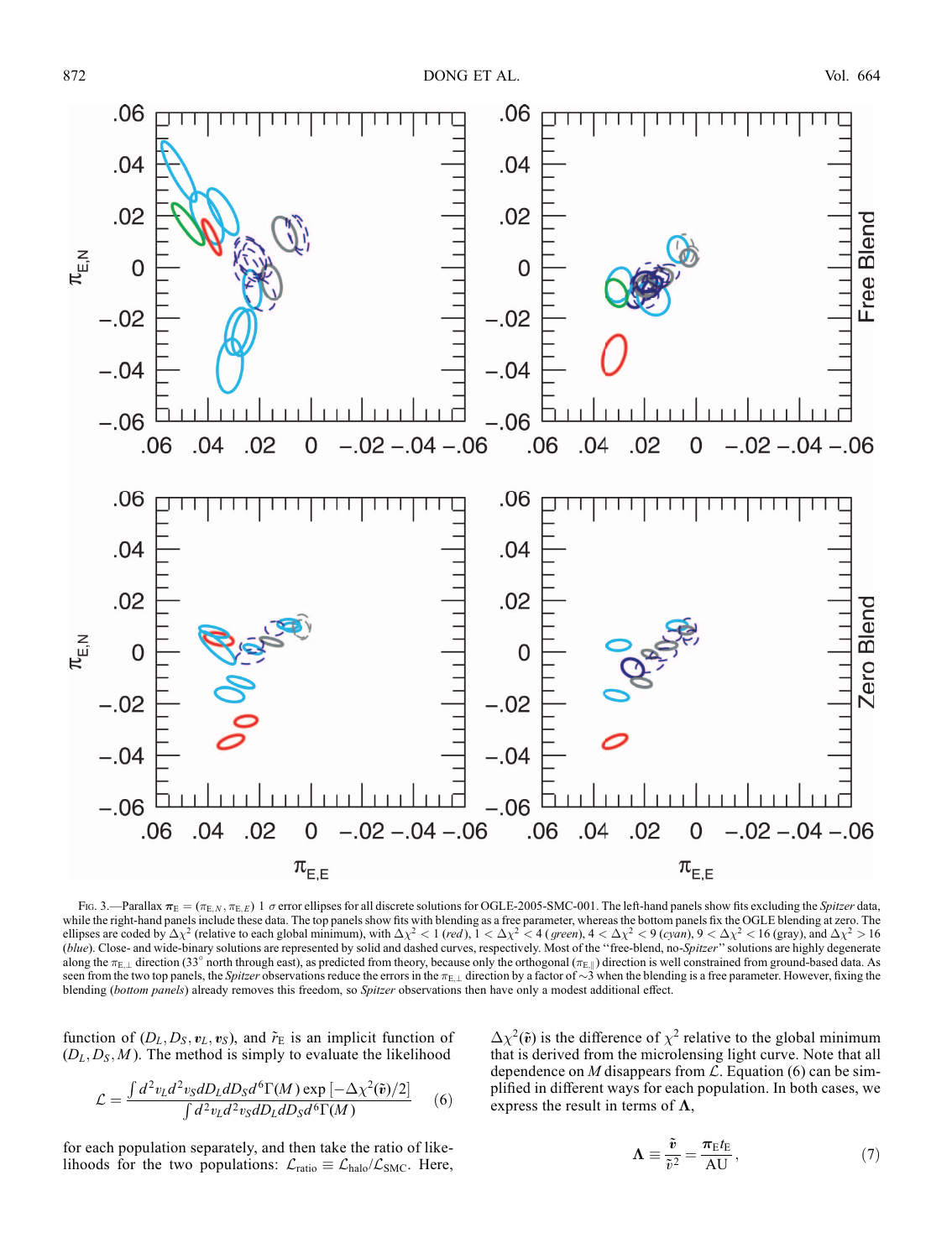

Fig. 4.—Best-fit binary microlensing model for OGLE-2005-SMC-001 together with the same data shown in Fig. 1. The model includes microlens parallax (two parameters) and binary rotation (two parameters). The models for ground-based and Spitzer observations are plotted in blue and red, respectively. All data are in units of 2.5 log  $(A)$ , where A is the magnification. Ground-based data are also photometrically aligned with the (approximately calibrated) OGLE data. The residuals show no major systematic trends.

rather than  $\tilde{v}$ , because it is better behaved in the neighborhood of  $\Lambda = 0$ , just as trigonometric parallax is better behaved near zero than its inverse, distance.

## 7.1. Halo Lenses

For halo lenses, the depth of the SMC is small compared to  $D_{LS}$ , and the internal dispersion of SMC sources is small compared to the bulk motion of the SMC. Hence, one can essentially drop the three integrations over SMC sources, implying

$$
\tilde{\mathbf{v}} = \frac{D_S}{D_{LS}} \mathbf{v}_L - \mathbf{v}_{\oplus} - \frac{D_L}{D_{LS}} \mathbf{v}_{\text{SMC}},\tag{8}
$$

where  $v_L$ ,  $v_{\oplus}$ , and  $v_{\text{SMC}}$  are the velocities of the lens, the ''geocentric frame,'' and the SMC (all in the Galactic frame) projected on the plane of the sky. The geocentric frame is the frame of the Earth at the time of the peak of the event. It is the most convenient frame for analyzing microlensing parallax (Gould 2004) and for this event is offset from the heliocentric frame by

$$
(v_{\odot,N}, v_{\odot,E}) - (v_{\oplus,N}, v_{\oplus,E}) = (-24.9, -15.5) \text{ km s}^{-1}. (9)
$$

We assume an isotropic Gaussian velocity dispersion for We assume an isotropic Gaussian velocity dispersion for<br>the lenses with  $\sigma_{halo} = v_{rot}/\sqrt{2}$ , where  $v_{rot} = 220 \text{ km s}^{-1}$ . After some manipulations (and dropping constants that would cancel out between the numerator and denominator), we obtain

$$
\mathcal{L}_{\text{halo}} = \frac{\int \exp\left[-\Delta \chi^2(\mathbf{\Lambda})/2\right]g_{\text{halo}}(\mathbf{\Lambda}, D_L) dD_L d\Lambda_N d\Lambda_{\text{E}}}{\int g_{\text{halo}}(\mathbf{\Lambda}, D_L) dD_L d\Lambda_N d\Lambda_{\text{E}}},\tag{10}
$$

where

$$
g_{\text{halo}}(\mathbf{\Lambda}, D_L) = \exp(-v_L^2/2\sigma_{\text{halo}}^2)v_{\text{halo}}(D_L)\Lambda^{-5}D_{LS}^{7/2}D_L^{1/2}, \quad (11)
$$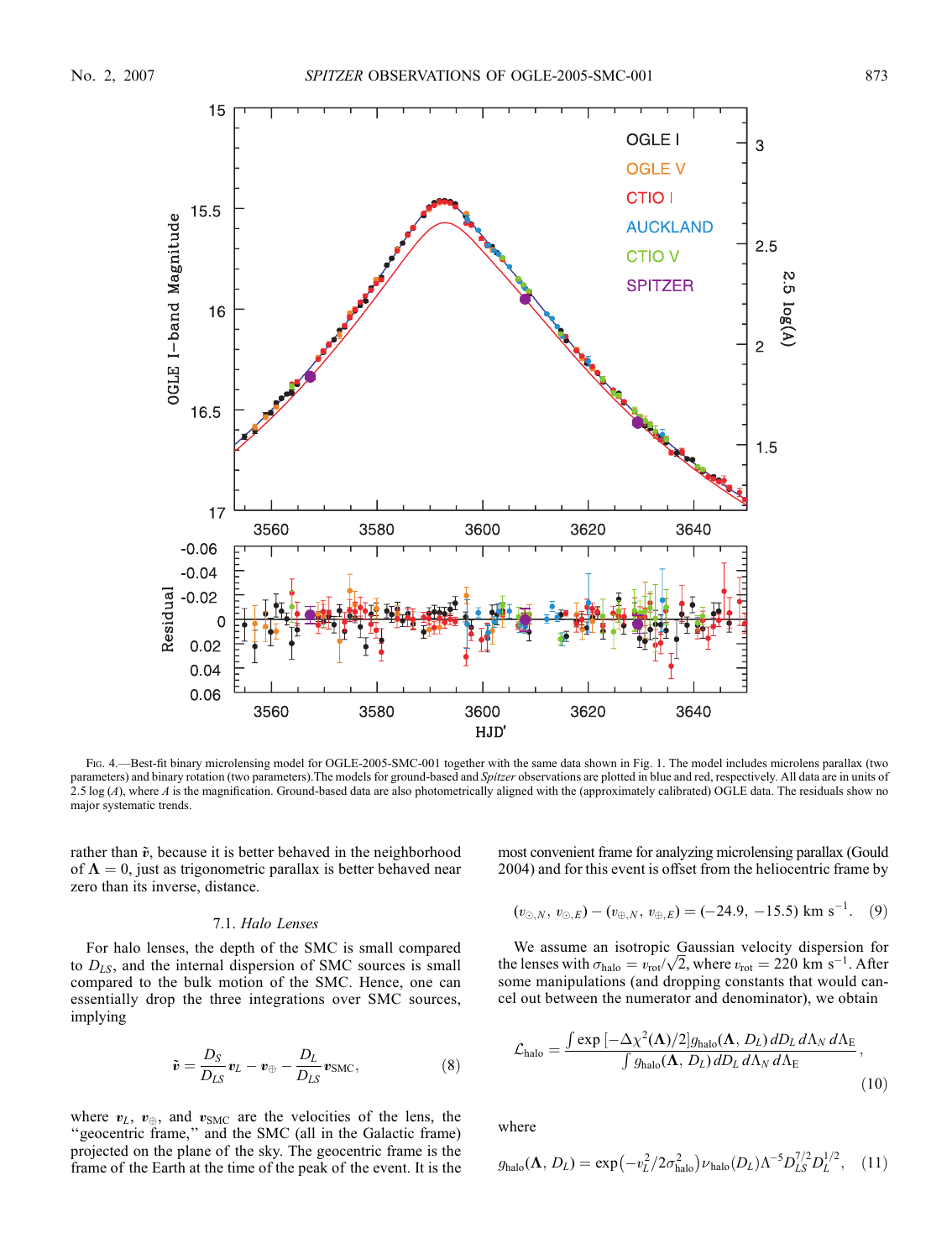

Fig. 5.—Likelihood contours of the inverse projected velocity  $\Lambda = \tilde{v}/\tilde{v}^2$  for SMC lenses together with  $\Lambda$ -values for light-curve solutions found by MCMC. The latter are color-coded for solutions with  $\Delta \chi^2$  within 1, 4, and 9 of the global minimum. The likelihood contours are spaced by factors of 5.

and  $v<sub>L</sub>$  is an implicit function of  $\Lambda$  through equations (7) and (8). We adopt  $\nu_{halo}(\mathbf{r}) = \text{const}/(a_{halo}^2 + r^2)$ , where  $a_{halo} = 5$  kpc and the Galactocentric distance is  $R_0 = 7.6$  kpc. We adopt  $v_{\odot} = (10.1, 224, 6.7)$  km s<sup>-1</sup> in Galactic coordinates, which leads to a two-dimensional projected velocity of  $(v_{\odot,N}, v_{\odot,E}) =$  $(126, -126)$  km s<sup>-1</sup> toward the SMC source. From our assumed distance  $D_{SMC} = 60$  kpc and the SMC's measured proper motion of  $(-1.17 \pm 0.18, +1.16 \pm 0.18)$  (Kallivayalil et al. 2006), we obtain

$$
(v_{\text{SMC},N},\,v_{\text{SMC},E}) - (v_{\odot,N},\,v_{\odot,E}) = (-333,\,330) \text{ km s}^{-1}.\tag{12}
$$

7.2. SMC Lenses

For the SMC, we begin by writing

$$
\tilde{\boldsymbol{v}} = \frac{\boldsymbol{v}_L/D_L - \boldsymbol{v}_S/D_S}{D_L^{-1} - D_S^{-1}} = \boldsymbol{v}_S + \frac{D_S}{D_{LS}}\Delta \boldsymbol{v} \rightarrow \boldsymbol{v}_{\text{SMC}} - \boldsymbol{v}_{\oplus} + \frac{D_{\text{SMC}}}{D_{LS}}\Delta \boldsymbol{v},
$$
\n(13)

where  $v<sub>L</sub>$  and  $v<sub>S</sub>$  are now measured in the geocentric frame and  $\Delta v \equiv v_L - v_S$ . The last step in equation (13) is an appropriate approximation because the SMC velocity dispersion is small compared to its bulk velocity, and  $D_{LS} \ll D_S$ .

We now assume that the sources and lenses are drawn from the same population, which implies that the dispersion of  $\Delta v$  is larger than those of  $v_L$  and  $v_S$  by  $2^{1/2}$ . We assume that this is isotropic with a Gaussian dispersion  $\sigma_{SMC}$ . Again making the approximation  $D_S \rightarrow D_{SMC}$ , we can factor the integrals in equation (6) by evaluating the density integral

$$
\eta(D_{LS}) = \int dD_L \nu(D_L) \nu(D_L + D_{LS}), \qquad (14)
$$



Fig. 6.—Likelihood contours of the inverse projected velocity  $\Lambda = \tilde{v}/\tilde{v}^2$  for halo lenses together with  $\Lambda$ -values for light-curve solutions found by MCMC. Similar to Fig. 5, except in this case the contours are color-coded with black, red, yellow, green, cyan, blue, magenta, going from highest to lowest.

where  $\nu = \nu_L = \nu_S$ . We then obtain

$$
\mathcal{L}_{\text{SMC}} = \frac{\int \exp\left[-\Delta \chi^2(\mathbf{\Lambda})/2\right]g_{\text{SMC}}(\mathbf{\Lambda}, D_{LS})dD_{LS}d\Lambda_N d\Lambda_{\text{E}}}{\int g_{\text{SMC}}(\mathbf{\Lambda}, D_{LS})dD_{LS}d\Lambda_N d\Lambda_{\text{E}}},\tag{15}
$$

where

$$
g_{\rm SMC}(\mathbf{\Lambda}, D_L) = \exp\left[-(\Delta v)^2 / 4\sigma_{\rm SMC}^2\right] \eta(D_{LS}) D_{LS}^{7/2} \Lambda^{-5},\qquad(16)
$$

and  $\Delta v$  is an implicit function of  $\Lambda$  through equations (7) and (13).

## 7.3. SMC Structure

In order to evaluate equation (16) one must estimate  $\sigma_{SMC}$  as well as the SMC density  $\nu$  along the line of sight, which is required to compute  $\eta(D_{LS})$ . This requires an investigation of the structure of the SMC.

In sharp contrast to its classic ''Magellanic irregular'' appearance in blue light, the SMC is essentially a dwarf elliptical galaxy whose old population is quite regular in both its density (Zaritsky et al. 2000) and velocity (Harris & Zaritsky 2006) distributions. Harris & Zaritsky (2006) found that after removing an overall gradient (more below), the observed radial velocity distribution is well fit by a Gaussian with  $\sigma = 27.5$  km s<sup>-1</sup>, which does not vary significantly over their  $4^\circ \times 2^\circ$  (R.A., decl.) field.

We adopt the following SMC parameters for the one-dimensional dispersion  $\sigma_{\text{SMC}}$ , the tidal radius  $r_t$ , and the density profile (along the line of sight),  $\nu(r) = \text{const}/(a_{\text{SMC}}^2 + r^2)^{n/2}$ ,

$$
\sigma_{\text{SMC}} = 25.5 \text{ km s}^{-1}
$$
,  $r_t = 6.8 \text{ kpc}$ ,  $a_{\text{SMC}} = 1 \text{ kpc}$ ,  $n = 3.3$ ,

as we now justify.

$$
(17)
$$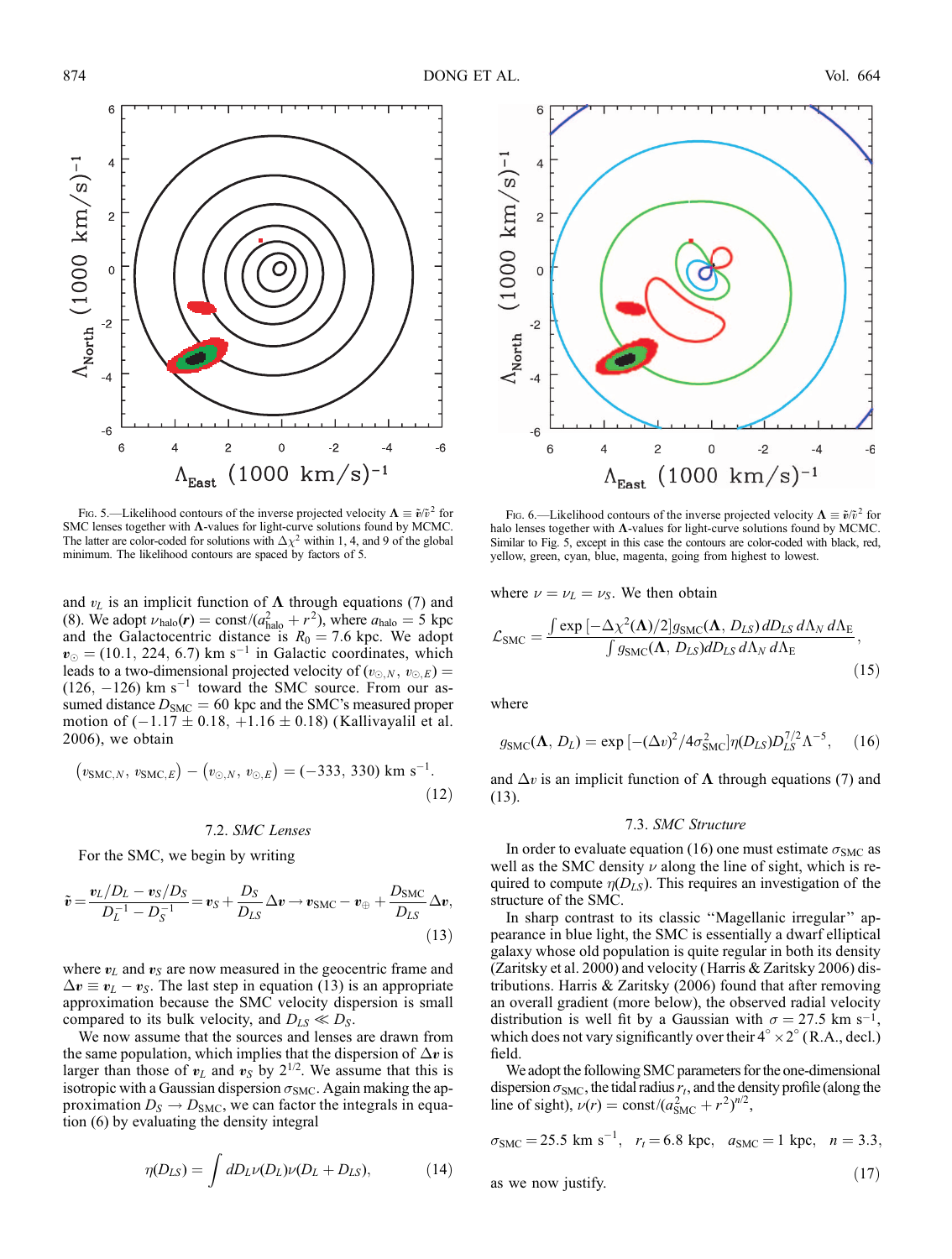The  $\sigma = 27.5$  km s<sup>-1</sup> dispersion reported by Harris & Zaritsky (2006) includes measurement errors. When the reported errors (typically 10 km  $s^{-1}$  per star) are included in the fit, this is reduced to  $\sigma_{\text{SMC}} = 24.5 \text{ km s}^{-1}$ . However, these reported errors may well be too generous: the statistical errors ( provided by D. Zaritsky [2006], private communication) are typically only  $2-3$  km s<sup>-1</sup>, the reported errors being augmented to account for systematic errors. If the statistical errors are used, we find  $\sigma_{\text{SMC}} = 26.5 \text{ km s}^{-1}$ . D. Zaritsky (2006, private communication) advocates an intermediate value for this purpose, which leads to  $\sigma_{\text{SMC}} = 25.5 \text{ km s}^{-1}$ .

The old stellar population in the SMC is rotating at most very slowly. Harris & Zaritsky (2006) reported a gradient across the SMC of 8.3 km  $s^{-1}$  deg<sup>-1</sup>, which they note is a combination of the traverse velocity of the SMC and the solid-body component of internal bulk motion. As the SMC proper motion was poorly determined at the time, Harris & Zaritsky (2006) did not attempt to disentangle these two. However, Kallivayalil et al. (2006) have now measured the SMC proper motion to be  $(\mu_N, \mu_E)$  =  $(-1.16 \pm 0.18, 1.17 \pm 0.18)$  mas yr<sup>-1</sup>. We refit the Harris & Zaritsky (2006) data and find  $\nabla v_r = (-10.5 \pm 1.4, 5.0 \pm 1.4)$  $(0.7)$  km s<sup>-1</sup> deg<sup>-1</sup>. Subtracting these two measurements (including errors and covariances), we obtain a net internal rotation of 5.2  $\pm$  1.6 km s<sup>-1</sup> deg<sup>-1</sup> with a position angle of 183°  $\pm$  30°. Since this rotation is due north-south (within errors), a direction for which the data have a baseline of only  $\sim \pm 1^{\circ}$ , and since solidbody rotation is unlikely to extend much beyond the core, it appears that the amplitude of rotational motion is only about 5 km s<sup>-1</sup>, which is very small compared to the dispersion,  $\sigma_{\text{SMC}}$ . Hence, we ignore it. In addition, we note that this rotation is misaligned with the H I rotation axis (Stanimirović et al. 2004) by about 120°, so its modest statistical significance may indicate that it is not real.

As we describe below, our likelihood estimates are fairly sensitive to the tidal radius  $r_t$  of the SMC. Proper determination of the tidal radius is a complex problem. Early studies, made before dark matter was commonly accepted, were carried out for Kepler potentials and in analogy with stellar and solar system problems (e.g., King 1962). Read et al. (2006) have calculated tidal radii for a range of potentials and also for an orbital parameter  $\alpha$  that ranges from  $-1$  for retrograde to  $+1$  for prograde. We choose  $\alpha = 0$  as representative and evaluate their expression for an isothermal potential and for the satellite being close to pericenter (as is appropriate for the SMC):

$$
\frac{r_t}{D} = \frac{\sigma_{\text{sat}}}{\sigma_{\text{host}}} \left( 1 + \frac{2 \ln \xi}{1 - \xi^{-2}} \right)^{-1/2}.
$$
 (18)

Here,  $\xi$  is the ratio of the apocenter to the pericenter of the satellite orbit, D is the pericenter distance, and  $\sigma_{\text{sat}}$  and  $\sigma_{\text{host}}$  are the respective halo velocity dispersions. Because we adopt an  $n = 3.3$  profile, the SMC halo velocity dispersion is larger than its stellar dispersion by  $(3.3/2)^{1/2}$ , implying that  $\sigma_{\text{sat}}/\sigma_{\text{host}} =$  $3.3^{1/2}\sigma_{\text{SMC}}/v_{\text{rot}} = 0.21$ . We adopt  $\xi = 3$  based on typical orbits found by Kallivayalil et al. (2006), which yield  $r_t = 0.107D<sub>SMC</sub>$ 6.8 kpc. Note, moreover, that at  $\xi = 3$ , d ln  $r_t/d \ln \xi \sim 0.24$ , so the tidal radius is not very sensitive to the assumed properties of the orbit.

The most critical input to the likelihood calculation is the stellar density along the line of sight. Of course, images of the SMC give direct information only about its surface density as a function of position. One important clue to how the two are related comes from the H<sub>I</sub> velocity map of Stanimirovic<sup> $\acute{e}$ </sup> et al. (2004), which shows an inclined rotating disk with the receding side at a position angle of  $\sim 60^\circ$  (north through east). This is similar to the  $\sim$ 48 $^{\circ}$  position angle of the old-star optical profile found by Harris & Zaritsky (2006) based on data from Zaritsky et al. (2000). Hence, the spheroidal old stellar population is closely aligned to the H i disk, although (as argued above) the stars in the SMC are pressure—rather than rotationally supported. Our best clue to the line-of-sight profile is the majoraxis profile exterior to the position of the source, which lies about 1 kpc to the southwest of the Galaxy center, roughly along the apparent major axis. The projected surface density is falling roughly as  $r^{-2.3}$  over the  $\sim$ 1 kpc beyond the source position, from which we derive a deprojected exponent of  $n = 3.3$ . This is similar to the exponent for Milky Way halo stars. While there is a clear core in the star counts, this may be affected by crowding, and the core seems to have little impact on the counts beyond the source position (which is what is relevant to the density profile along the line of sight). Hence, we adopt  $a_{\text{SMC}} = 1$  kpc.

The likelihood ratio is most sensitive to the assumptions made about the stellar density in the outskirts of the SMC, hence, to the power law and tidal radius adopted. This seems strange at first sight because the densities in these outlying regions are certainly extremely small, whatever their exact values. This apparent paradox can be understood as follows. For  $D_{LS} \lesssim r_t$ , the leading term in  $\eta$  is  $\eta(D_{LS}) \sim [D_{LS}^2 + 4(b^2 + a_{\text{SMC}}^2)]^{-n/2}$ , where  $b = 1.0$  kpc is the impact parameter. In the outskirts, this implies  $\eta(D_{LS}) \sim$  $D_{LS}^{-n}$ . The integrand in the numerator of equation (15) then scales as  $\exp \left\{-\left[\Delta v(\mathbf{\Lambda}, D_{LS})\right]^2/4\sigma_{\text{SMC}}^2\right\}D_{LS}^{7/2-n}$ . For fixed  $\mathbf{\Lambda}, \Delta v$  is a rising function of  $D_{LS}$ , and so for sufficiently large  $D_{LS}$ , the exponential will eventually cut off the integral. However, for the measured value of  $\Lambda$  [corresponding to  $\Delta \tilde{v} \equiv |\Lambda/\Lambda^2 - (v_{\text{SMC}} |v_{\odot}\rangle|\sim$  300 km s<sup>-1</sup>], the cutoff does not occur until  $D_{LS}\sim$  $(2\sigma_{SMC}/\tilde{v})D_{SMC} \sim 10$  kpc. Thus, as long as the density exponent remains  $n \leq 3.5$ , and as long as the density is not actually cut off by  $r_t$ , the integral keeps growing despite the very low density. On the other hand, a parallel analysis shows that the denominator in equation (15) is quite insensitive to assumptions about the outer parts of the SMC.

#### 7.4. Likelihood Ratios

Using our adopted SMC parameters (eq. [17]), we find  $\mathcal{L}_{\text{ratio}} \equiv$  $\mathcal{L}_{\text{halo}}/\mathcal{L}_{\text{SMC}} = 27.4$ . As discussed in § 7.3, this result is most sensitive to the outer SMC density profile, set by the exponent  $n$  and the cutoff  $r_t$ . If the tidal radius is increased from  $r_t = 6.8$  to 10 kpc and other parameters are held fixed,  $\mathcal{L}_{\text{ratio}} = 30.3$ . If the exponent is reduced from  $n = 3.3$  to 2.7, then  $\mathcal{L}_{\text{ratio}} = 29.1$ . Hence, halo lensing is strongly favored in any case, but by an amount that would vary noticeably if any of our key model parameters were markedly off.

In carrying out these evaluations, we integrated equations (10) and (15) over all solutions with  $\Delta \chi^2$  < 9. These solutions are grouped around three close-binary minima shown in Table 2. We carried out the integration in two different ways: over the discrete ensemble of solutions found by the Markov chains, and uniformly over the three error ellipses that were fit to these chains. The results do not differ significantly. Figures 5 and 6 show  $\Lambda$  for the Markov chain solutions superposed on likelihood contours for SMC and halo lenses, respectively.

### 7.5. Kepler Constraints for Close Binaries

Binaries move in Kepler orbits. In principle, if we could measure all the Kepler parameters, then these, together with the measured microlens parallax  $\pi_E$  (and the approximately known source distance  $D_s$ ), would fix the mass and distance to the lens.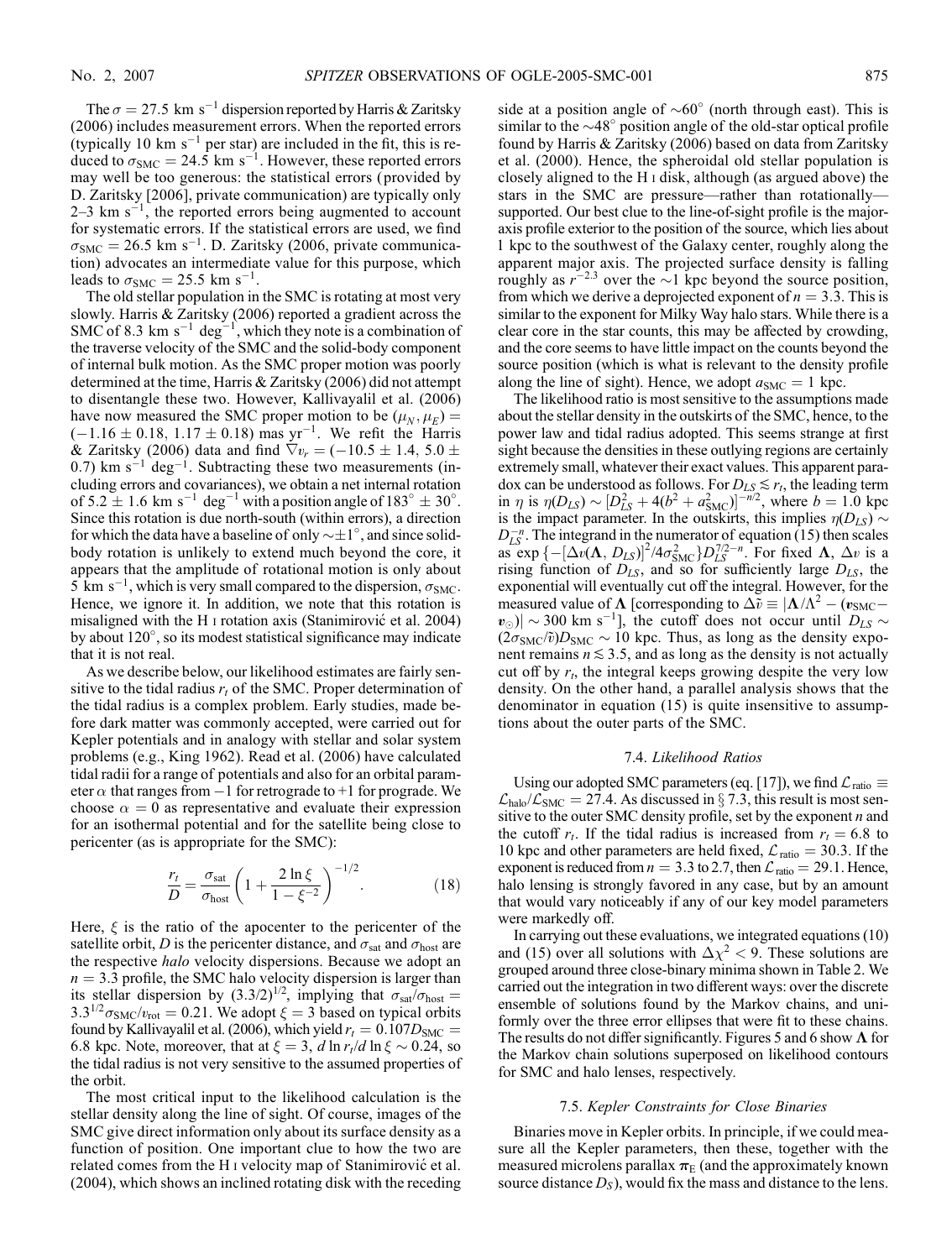While the two orbital parameters that we measure are not sufficient to determine the lens mass and distance, they do permit us to put constraints on these quantities.

Consider first the special case of a face-on binary in a circular orbit. Kepler's third law implies that  $GM/(b r_{\rm E})^3 = \omega^2$ , where M is the mass of the lens,  $b$  is the binary separation in units of the local Einstein radius  $r_E$ , and  $\omega$  is the measured rotation parameter. Since  $r_E = (D_{LS}/D_S) \tilde{r}_E$ , this implies

$$
\frac{c^2}{4\tilde{r}_E b^3} \frac{D_S^2}{D_L D_{LS}^2} = \omega^2
$$
 (face-on circular). (19)

If one considers other orientations but remains restricted to face-on orbits, then this equation becomes a (''greater than'') inequality because at fixed projected separation, the apparent angular speed can only decrease.

Further relaxing to the case of noncircular orbits but with  $b/b = 0$  (i.e., the event takes place at pericenter), the right-hand side of equation (19) is halved,  $\omega^2 \rightarrow \omega^2/2$ , because the escape side of equation (19) is halved,  $\omega^2 \rightarrow \omega^2/2$ , because the escape speed (appropriate for near-parabolic orbits) is  $\sqrt{2}$  larger than circular speed. Finally, after some algebra, and again working in the parabolic limit, one finds that including nonzero radial motion leads to  $\omega^2/2 \rightarrow [\omega^2 + (\dot{b}/b)^2/4]/2$ , and thus to

$$
\frac{D_L D_{LS}^2}{D_S^2} \le \frac{c^2}{2\tilde{r}_E b^3} \left[ \omega^2 + \frac{(\dot{b}/b)^2}{4} \right]^{-1}.
$$
 (20)

If the right-hand side of this equation is sufficiently small, then only lenses that are near the Sun  $(D_L \ll D_S)$  or near the SMC ( $D_{LS} \ll D_S$ ) will satisfy it. In practice, we find that this places no constraint on SMC lenses, but does restrict halo lenses to be relatively close to the Sun, with the limit varying from  $\sim$ 2 to  $\sim$ 10 kpc, depending on the particular solution being probed and the MCMC realization of that solution. Integrating over the entire Markov chain, we find that  $\mathcal{L}_{ratio}$  is reduced by a factor of 3, from 27.4 to 11.2.

## 7.6. Kepler Constraints for Wide Binaries

As discussed in  $\S 6.1$ , all wide solutions are ruled out by their high  $\chi^2$  values. Nevertheless, for completeness it is instructive to ask what sort of constraints could be put on the lens from measurement of the acceleration parameter  $\alpha_b$  if these solutions had been accepted as viable. We rewrite equation (4) in terms of the parameter combination  $T \equiv (\pi_{\rm E} \gamma/\alpha_b)^{1/2}$ , which has units of time

$$
\sqrt{\frac{D_L}{60 \text{ kpc}}}\frac{D_{LS}}{D_S} = \frac{cT}{2} \sqrt{\frac{\sin^3 i}{60 \text{ kpc AU}}} < 0.28 \frac{T}{\text{yr}}.\tag{21}
$$

The five wide-binary zero-blending solutions listed in Table 2 have, respectively,  $T = (0.039, 0.032, 0.035, 0.017, 0.015)$  yr. Thus, if these solutions had been viable, the lens would have been firmly located in the SMC (or else, improbably, within 6 pc of the Sun). This demonstrates the power of this constraint for wide binaries, which derives from light-curve features that arise from the motion of the center of magnification relative to the center of mass. These obviously do not apply to close binaries for which the center of magnification is identical to the center of mass.

However, this same relative motion makes it more difficult to constrain the nature of the lens from measurements of the

projected velocity  $\tilde{v}$ . This is because the parallax measurement directly yields only the projected velocity of the center of magnification, whereas models of the lens populations constrain the motion of the center of mass. If  $\dot{b}$  is measured, it is straightforward to determine the component of the difference between these two that is parallel to the binary axis, namely,

$$
\Delta \tilde{v}_{\parallel} = \frac{\dot{b}}{1+q} \frac{\text{AU}}{\pi_{\text{E}}}.
$$
\n(22)

On the other hand, the measurement of  $\alpha_b$  indicates that there is motion in the transverse direction, but specifies neither the amplitude nor sign. For example, for circular motion with the line of nodes perpendicular to the binary axis,

$$
\Delta \tilde{v}_{\perp} = \pm \sqrt{\frac{\alpha_b b}{1 + q}} \frac{\text{AU}}{\pi_{\text{E}}} \csc i,
$$
 (23)

and hence,

$$
\frac{\Delta \tilde{v}_{\perp}}{\tilde{v}} = \pm \sqrt{\frac{\alpha_b b}{1 + q}} t_{\rm E} \csc i.
$$
 (24)

If this ratio (modulo the csc  $i$  term) is small, then the internal motion can be ignored (assuming the inclination is not unluckily low). In the present case, the quantity  $[\alpha_b b/(1+q)]^{1/2}t_E$ for the five respective wide-binary solutions shown in Table 2 is (0.23, 0.36, 0.25, 1.04 ,0.77), implying that constraints arising from measurement of  $\tilde{v}$  would be significantly weakened. Again, however, since the wide solutions are in fact ruled out, all of these results are of interest only for purposes of illustration.

## 7.7. Constraints from (Lack of ) Finite Source Effects

Finite source effects are parameterized by  $\rho \equiv \theta_*/\theta_{\rm E}$ , where  $\theta_*$  is the angular size of the source. Equivalently,  $\rho = (D_L/D_{LS})(r_*/\tilde{r}_{E}),$ where  $r_* = D_s \theta_*$  is the physical source radius. Since the source is a clump giant, with  $r_* \sim 0.05$  AU, this implies

$$
\rho = 0.021 \frac{D_L}{60 \text{ kpc}} \frac{5 \text{ kpc}}{D_{LS}} \frac{\pi_{\text{E}}}{0.035}.
$$
 (25)

All models described above assume  $\rho = 0$ . Since the impact parameter is  $u_0 \sim 0.08$  and the semidiameter of the caustic is  $2Q \sim 0.02$ , finite source effects should be pronounced for  $\rho \gtrsim$  $u_0-2Q\sim 0.06.$  In fact, we find that zero-blending models with  $\rho \lesssim 0.05$  are contraindicated by  $\Delta \chi^2 \sim (\rho/0.0196)^4$ . This further militates against SMC lenses, which predict acceptable values of  $\rho$  only for relatively large source-lens separations. If we penalize solutions with finite source effects by  $\Delta \chi^2 = (\rho/0.0196)^2$ , we find that  $\mathcal{L}_{\text{ratio}}$  rises from 11.2 to 20.3.

### 8. DISCUSSION

By combining ground-based and Spitzer data, we have measured the microlensing parallax accurate to 0.003 units, by far the best parallax measurement yet for an event seen toward the Magellanic Clouds. Our analysis significantly favors a halo location for the lens over SMC self-lensing. It excludes altogether lensing by Galactic disk stars. Of course, with only one event analyzed using this technique, an SMC location cannot be absolutely excluded, based on the  $\sim$ 5% probability that we have derived. The technique must be applied to more events before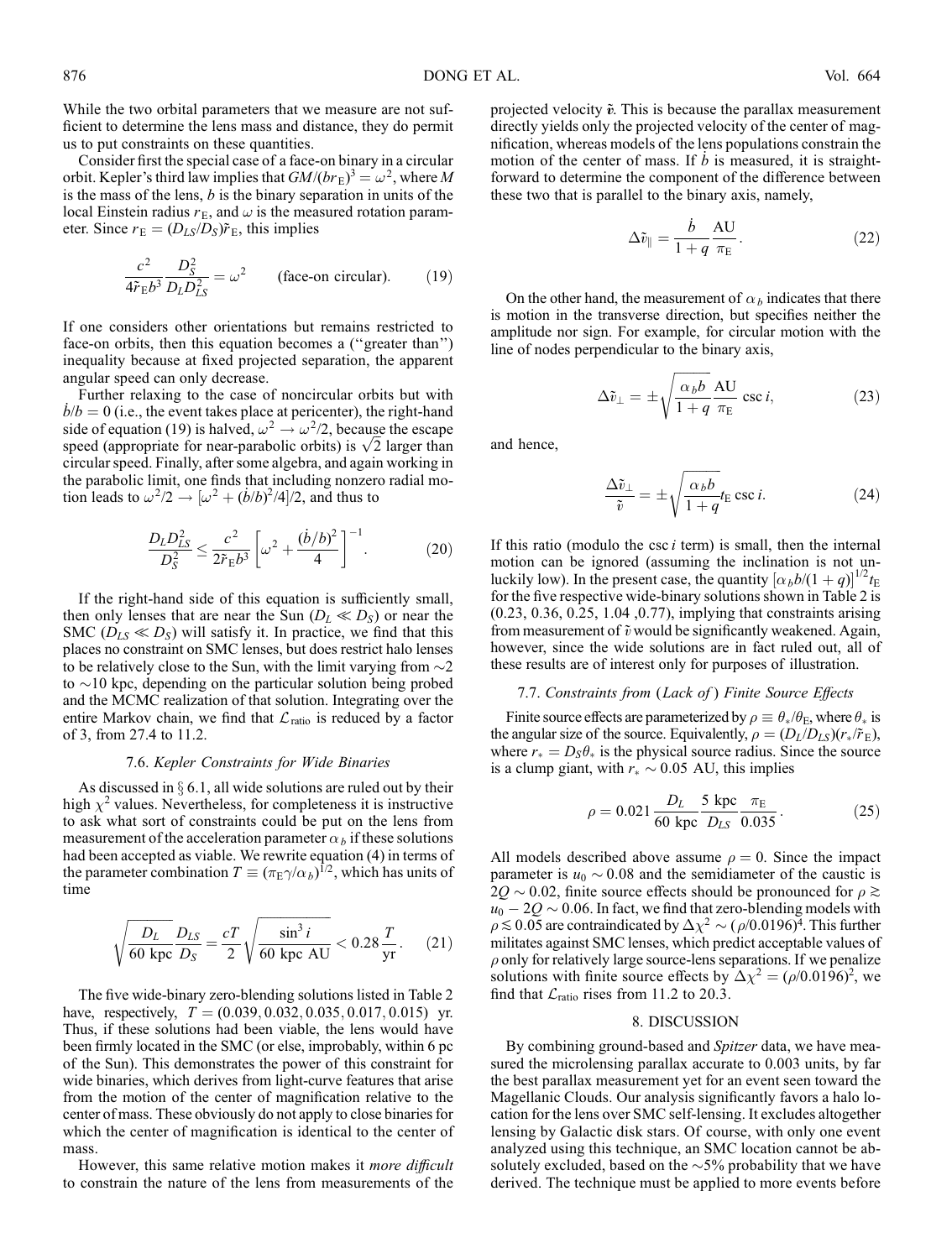firm conclusions can be drawn. Spitzer itself could be applied to this task. Even better would be observations by the Space Interferometry Mission (SIM; Gould & Salim 1999), for which time is already allocated for five Magellanic Cloud events. SIM would measure both  $\boldsymbol{\pi}_\mathrm{E}$  and  $\theta_\mathrm{E}$  and thus determine (rather than statistically constrain) the position of the lens.

Assuming that the lens is in the halo, what are its likely properties? The mass is

$$
M = 10.0 \ M_{\odot} \left(\frac{\pi_{\rm E}}{0.047}\right)^{-2} \frac{\pi_{\rm rel}}{180 \ \mu\text{as}},\tag{26}
$$

where the fiducial  $\pi_E$  is the best-fit value and the fiducial  $\pi_{rel}$ is for a ''typical'' halo lens, which (after taking account of the constraint developed in  $\S$  7.5) would lie at about 5 kpc. In the best-fit model, the mass ratio is  $q = 2.77$ , which would imply primary and secondary masses of 7.3 and 2.7  $M_{\odot}$ , respectively. The projected separation would be  $b = 0.22$  Einstein radii, i.e., 4.7 AU( $D_{LS}/D_S$ ). Note that at these relatively close distances, main-sequence stars in this mass range would shine far too brightly to be compatible with the strict constraints on blended light. Hence, the lenses would have to be black holes.

We must emphasize that the test carried out here *uses only* kinematic attributes of the lens populations and assumes no prior information about their mass functions. Note in particular that if we were to adopt as a priori the lens mass distribution inferred by the MACHO experiment (Alcock et al. 2000), then the MACHO hypothesis would be strongly excluded. Recall from  $\S$  7.5 (eq. [20]) that the lens is either very close to the SMC or within 10 kpc of the Sun. However, from equation (26), for  $D_L < 10$  kpc, we have  $M \geq 4.6$   $M_{\odot}$  and hence a primary mass  $Mq/(1+q) \gtrsim 3.4$  M<sub> $\odot$ </sub>. From Figures 12–14 of Alcock et al. (2000), such masses are strongly excluded as the generators of the microlensing events they observed toward the LMC.

Hence, if the MACHO hypothesis favored by this single event is correct, the MACHO population must have substantially different characteristics from those inferred by Alcock et al. (2000), in particular, as mentioned above, a mass scale of order 10  $M_{\odot}$ or perhaps more. Alcock et al. (2001b) limited the halo fraction of such objects to  $< 30\%$  at  $M = 10 M_{\odot}$  and to  $< 100\%$  at  $M =$ 30  $M_{\odot}$ . At higher masses, the sensitivity of microlensing surveys deteriorates drastically. However, Yoo et al. (2004) derived important limits in this mass range from the distribution of wide binaries in the stellar halo, putting an upper limit at 100% for  $M = 40 M_{\odot}$  and at 20% for  $M > 200 M_{\odot}$ . Thus, if the MACHO hypothesis is ultimately confirmed, this would be a new population in the mass ''window'' identified in Figure 7 of Yoo et al. (2004) between the limits set by microlensing and wide-binary surveys. This again argues for the importance of obtaining spacebased parallaxes on additional microlensing events.

As we discuss in some detail in  $\S$  7.3 (particularly the last paragraph) our conclusion regarding the relatively low probability of the lens being in the SMC rests critically on the assumption that the SMC lens population falls off relatively rapidly along the line of sight. (We adopted an  $n = 3.3$  power law.) This is because equation (16) scales  $\propto D_{LS}^{7/2-n}$ . If the SMC had a halo lens population with a much shallower falloff than we have assumed, this term could dominate the integral in equation (15) even if the overall normalization of the halo were relatively low. Hence, Magellanic Cloud halo lensing could provide an alternate explanation for both this SMC event and the events seen by MACHO toward the LMC (Calchi Novati et al. 2006). As mentioned above, SIM could easily distinguish between this conjecture and the halo-lens hypothesis.

Finally, we remark that analysis of this event was extraordinarily difficult because it was a ''weak'' (i.e., non-caustic-crossing) binary. If it had been either a single-mass lens or a causticcrossing binary, it would have been much easier to analyze, and the inferences regarding its location (in the halo or the SMC) would have been much more transparent. We therefore look forward to applying this same technique to more typical events.

We thank Scott Gaudi for a careful reading of the manuscript, which led to many useful suggestions. We are also grateful to Patrick Tisserand for his comments. This work is based in part on observations made with the Spitzer Space Telescope, which is operated by the Jet Propulsion Laboratory, California Institute of Technology, under a contract with NASA. Support for this work was provided by NASA through contract 1277721 issued by JPL/Caltech. Support for program 10544 was provided by NASA through a grant from the Space Telescope Science Institute, which is operated by the Association of Universities for Research in Astronomy, Inc., under NASA contract NAS 5-26555. S. D. and A. G. were supported in part by grant AST 04- 2758 from the NSF. Support for OGLE was provided by Polish MNiSW grant N20303032/4275, NSF grant AST 06-07070, and NASA grant NNG 06-GE27G. Any opinions, findings, and conclusions or recommendations expressed in this material are those of the authors and do not necessarily reflect the views of the NSF. We thank the Ohio Supercomputer Center for the use of a Cluster Ohio Beowulf cluster in conducting this research.

**REFERENCES** 

- Afonso, C., et al. 2003, A&A, 400, 951 Albrow, M. D., et al. 1999, ApJ, 522, 1022 ———. 2000, ApJ, 534, 894 Alcock, C., et al. 1993, Nature, 365, 621 ———. 1995, ApJ, 454, L125 ———. 1997, ApJ, 491, 436  $-$ , 2000, ApJ, 542, 281 ———. 2001a, Nature, 414, 617 ———. 2001b, ApJ, 550, L169 An, J. H. 2005, MNRAS, 356, 1409 An, J. H., et al. 2002, ApJ, 572, 521 Assef, R. J., et al. 2006, ApJ, 649, 954 Aubourg, E., et al. 1993, Nature, 365, 623 Boutreux, T., & Gould, A. 1996, ApJ, 462, 705 Calchi Novati, S., de Luca, F., Jetzer, P., & Scarpetta, G. 2006, A&A, 459, 407 Chang, K., & Refsdal, S. 1979, Nature, 282, 561 ———. 1984, A&A, 130, 157 Dominik, M. 1999, A&A, 349, 108
- Doran, M., & Mueller, C. M. 2004, J. Cosmol. Astropart. Phys, 409, 3 Fazio, G. G., et al. 2004, ApJS, 154, 10 Ghosh, H., et al. 2004, ApJ, 615, 450 Gould, A. 1994, ApJ, 421, L75 ———. 1995, ApJ, 441, L21
	- ———. 1999, ApJ, 514, 869
	- ———. 2004, ApJ, 606, 319
	- Gould, A., Bennett, D. P., & Alves, D. R. 2004, ApJ, 614, 404
	- Gould, A., Miralda-Escudé, J., & Bahcall, J. N. 1994, ApJ, 423, L105
	- Gould, A., & Salim, S. 1999, ApJ, 524, 794
	- Harris, J., & Zaritsky, D. 2006, AJ, 131, 2514
	- Jiang, G., et al. 2004, ApJ, 617, 1307
	- Kallivayalil, N., van der Marel, R. P., & Alcock, C. 2006, ApJ, 652, 1213
	- King, I. 1962, AJ, 67, 471
	- Paczyński, B. 1986, ApJ, 304, 1
	- Park, B.-G., et al. 2004, ApJ, 609, 166
	- Poindexter, S., Afonso, C., Bennett, D. P., Glicenstein, J.-F., Gould, A., Szyman´ski, M., & Udalski, A. 2005, ApJ, 633, 914